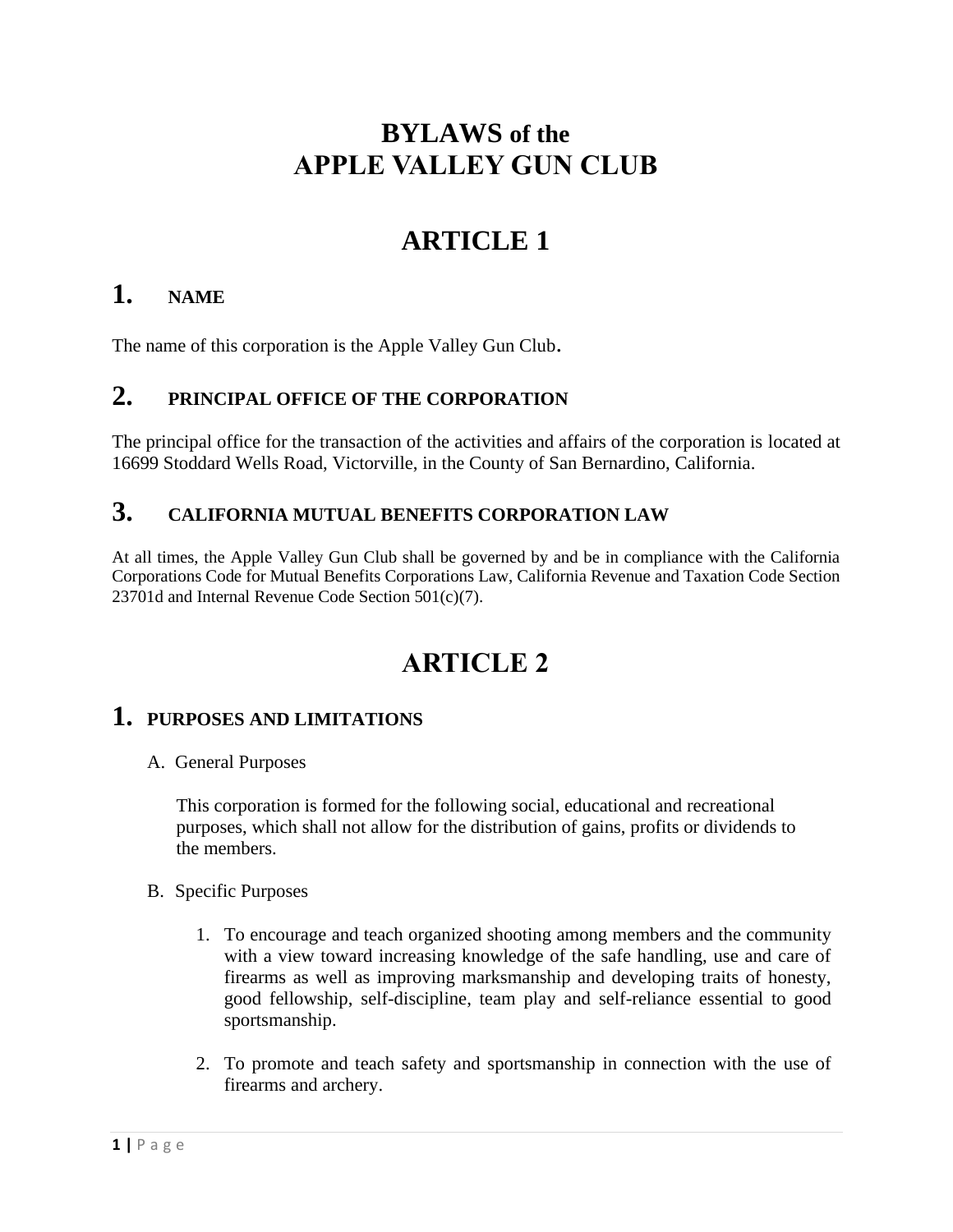## **2. BENEFITS AND DUTIES OF MEMBERS**

All members in good standing shall have the privilege of using the facilities of the Club under the rules and regulations of the Club. A member's spouse and children under 18 years of age (or up to 23 years of age if a full-time student) are entitled to all member's privileges except voting or holding office.

Any member in good standing shall have the privilege of a voice and of the ballot in all matters pertaining to the activities and welfare of the Club, except such matters of administration as are delegated by these bylaws to subsequently by proper action of the membership to the Board of Directors, to the Executive Board of the Board of Directors, special committees of the Board of Directors or Club officers.

Members in good standing shall have the privilege of the floor at all meetings of the Club. It shall be the duty of all members to conduct themselves at all times in a manner becoming a true sports person and good citizen, to observe the rules and regulations of the Club and the guidelines of the National Rifle Association of America pertaining to competition and safety; to assist the officers of the Club in maintaining proper order, discipline, safe conduct and fair play, and to promptly report to the proper authority (i.e., an officer or director) any infraction of rules by Club members or visitors which may result in danger to the person, property or the good repute of the members or of the Club. All members in good standing shall have the power to vote.

Guest participation at the Club is allowed in accordance with the current Policies and Procedures in effect consistent with the Mutual Benefit Corporation Status of the Club.

## **3. DUES, FEES AND ASSESSMENTS**

Each member must pay, within the time and on the conditions set by the board, the initiation fee, and the dues, fees and assessments in amounts to be fixed from time to time by the board. The dues, fees and assessments shall be equal for all members of each class, but the board may, at its discretion, set different dues, fees and assessments for each class.

- A. The annual dues shall be payable on January  $1$ <sup>st</sup> of each year. Dues for newly enrolling members shall be prorated from January  $1<sup>s</sup>$ . For the purpose of proration, the month during which the member is enrolled shall be charged at the full amount for that month.
- B. A member whose dues are not paid by February  $1$ <sup>s</sup> shall be considered delinquent. Delinquent members have no rights to facilities utilization and have forfeited all membership rights and benefits. If dues are not paid prior to February 1st of the year following the year that dues went unpaid then membership cannot be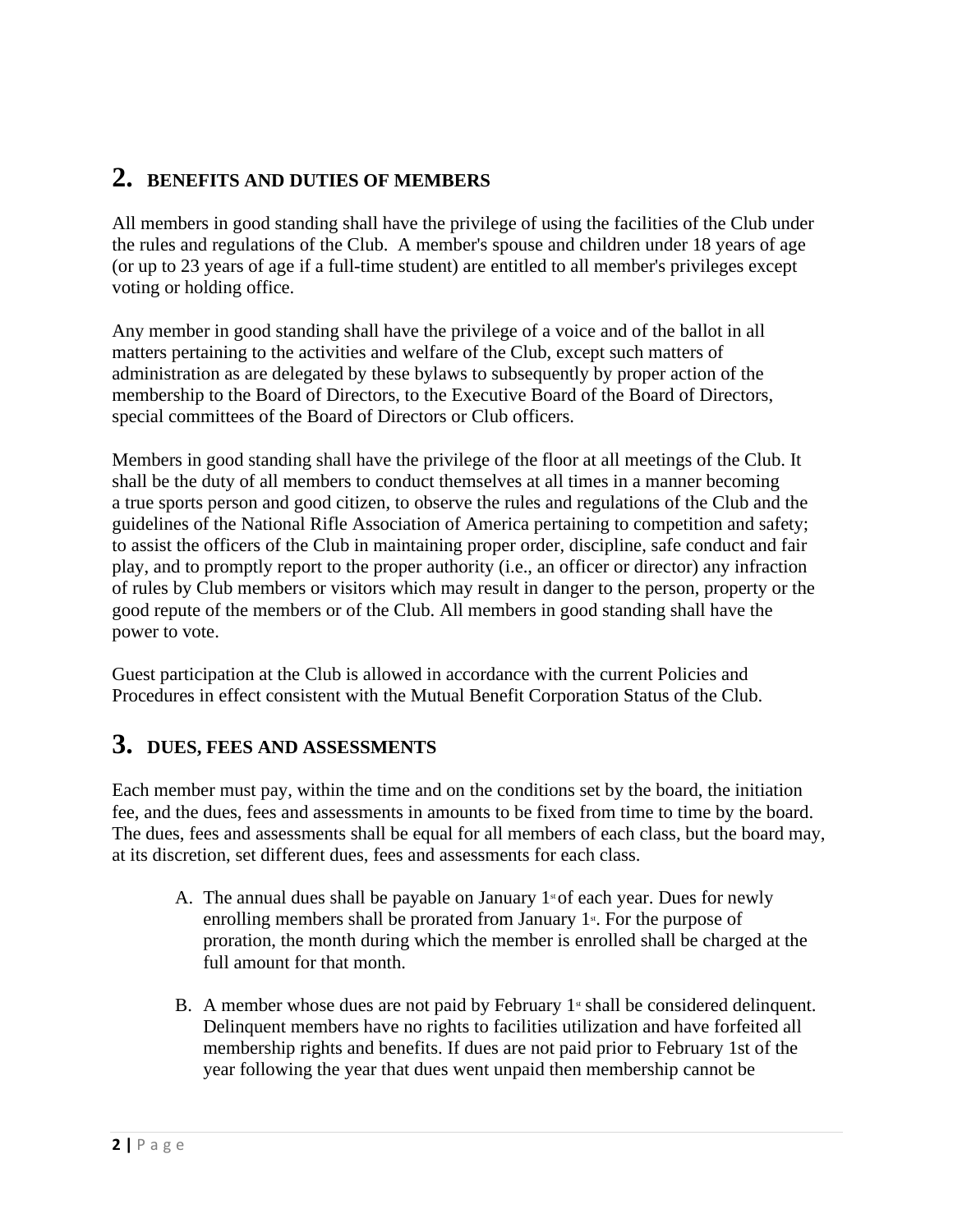renewed. That member must then submit an application for membership, pay the initiation fee, and be voted in as a new member.

C. Inactive members shall remain on the inactive list for a period of one year and then will be dropped from the membership roster. If after one year the inactive member wishes to rejoin, they shall then reapply for membership, pay the then current initiation fee as set by the board and the prorated dues for the month in which they rejoin, as if they are a new member.

# **4. VOTING**

### **A. Eligibility to Vote**

Subject to the provisions of the California Corporations Code for Mutual Benefit Corporations Chapter 6, members entitled to vote at any meeting of members shall be regular members in good standing as of the record date determined under these bylaws.

### **B. Manner of Casting Votes**

Voting may be by voice or ballot, except that any annual election of directors must be by written ballot prior to the annual banquet.

### **C. Voting**

Each member entitled to vote shall be entitled to cast one vote on each matter brought to a vote of members.

### **D. No Proxy Voting**

There shall be no proxy voting of membership.

### **E. Approval by Majority Vote**

If a quorum is present, the affirmative vote of a majority of the voting power represented at the meeting entitled to vote and voting on a matter, shall be the act of the members, unless the vote of a greater number, or voting by classes, is required by the California Corporations Code for Mutual Benefits Corporations or by the Articles of Incorporation.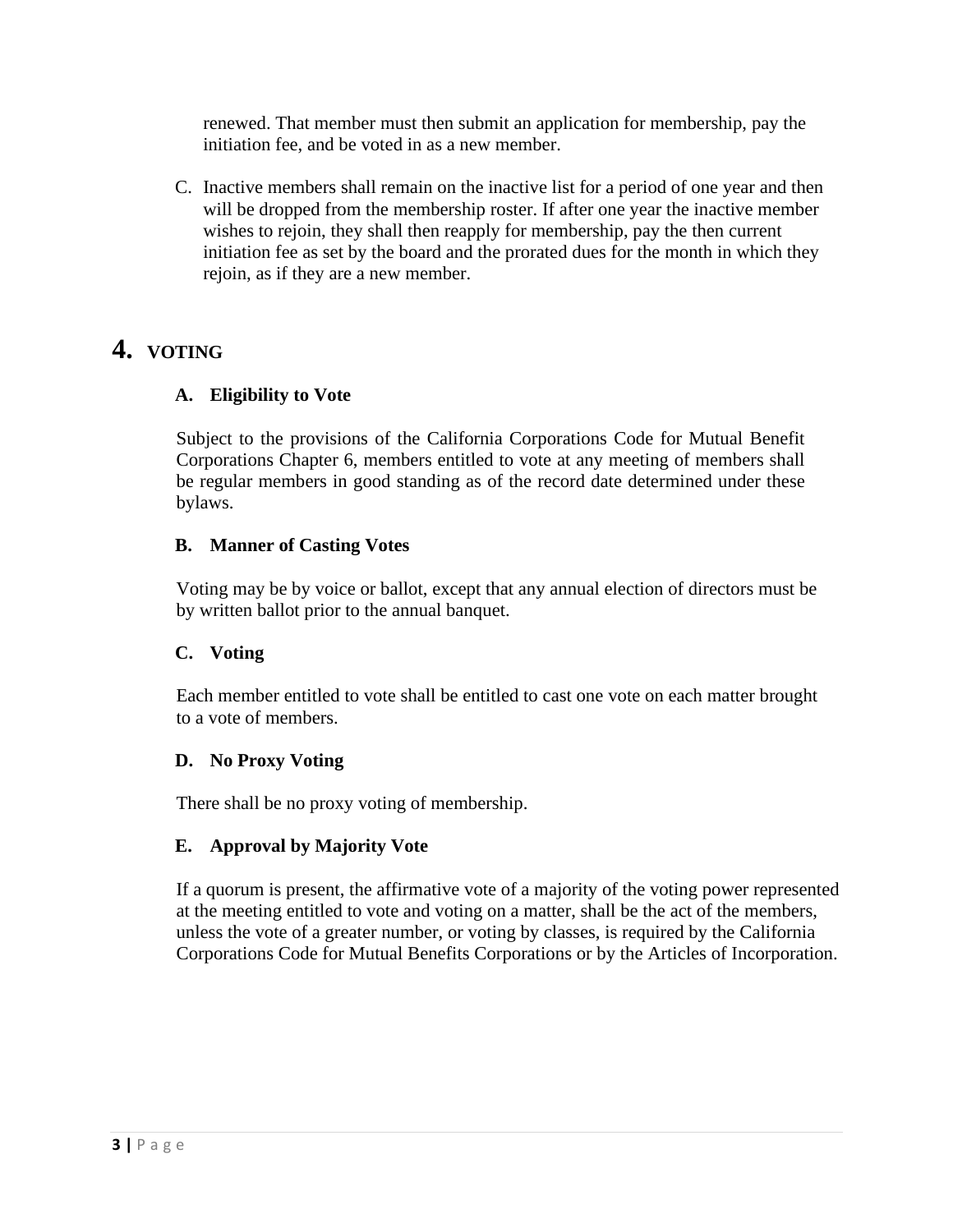# **ARTICLE 3**

### **1. NUMBER AND QUALIFICATION OF DIRECTORS**

The Board of Directors shall consist of at least five but not more than nine directors until changed by amendment to these bylaws. The exact number of directors shall be fixed, within those limits, by a resolution adopted by the Board of Directors. The qualification for directors is that they shall be regular members in good standing of the Apple Valley Gun Club.

No persons serving on the board may be "interested persons." An interested person is (a) any person compensated by the corporation for services rendered to it within the previous twelve (12) months, whether as a full-time or part-time employee, independent contractor, or otherwise, excluding any reasonable compensation paid to a director as a director, and (b) any brother, sister, ancestor, descendant, spouse, brother-in-law, sister-in-law, son-in-law, daughter-in-law, mother-in-law, or father-in-law of such person. However, any violation of this paragraph shall not affect the validity or enforceability of transactions entered into by the corporation.

# **2. POWERS**

Subject to the provisions of the California Corporations Code for Mutual Benefits Corporations and any limitations in the Articles of Incorporation and Bylaws relating to action required or permitted to be taken or approved by the members of this corporation, the activities and affairs of this corporation shall be conducted, and all corporate powers shall be exercised by or under the direction of the Board of Directors.

# **3. DUTIES**

It shall be the duty of the directors to:

- A. Perform any and all duties imposed on them collectively or individually by law, by the Articles of Incorporation of this corporation, or by these Bylaws;
- B. Appoint and remove, employ and discharge, and except as otherwise provided in these Bylaws, prescribe the duties and fix the compensation, if any, of all officers, agents and employees of the corporation;
- C. Supervise all officers, agents and employees of the corporation to assure that their duties are performed properly;
- D. Meet at such times and places as required by these Bylaws; and
- E. Register their addresses with the Secretary of the corporation. Notices of meetings mailed, sent by facsimile (fax) transmission or e-mail to them at such addresses shall be valid notices thereof.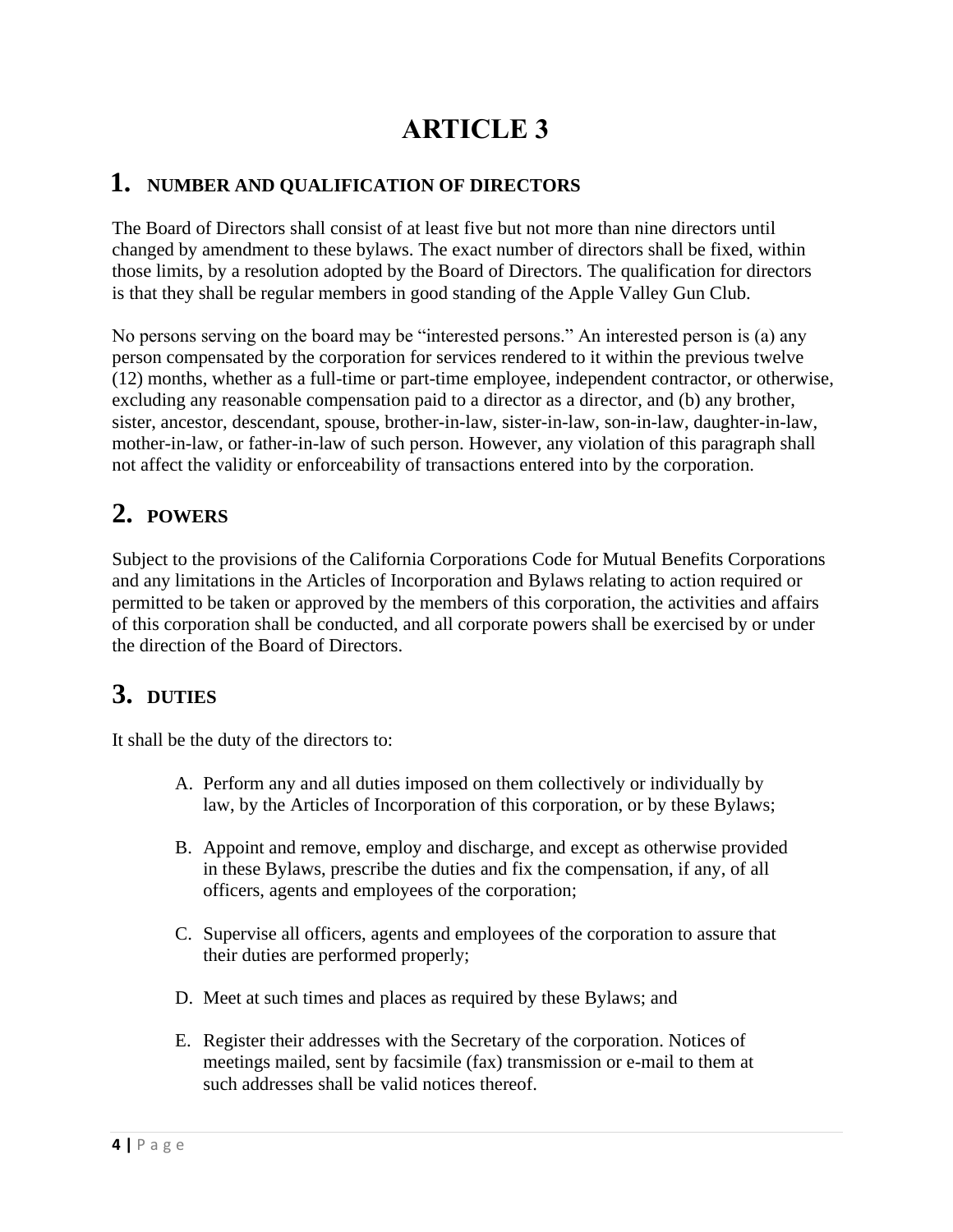F. Duties may be delegated as needed, but the delegation of duties shall not abdicate responsibility or authority for those duties.

### **4. ELECTION, DESIGNATION, AND TERM OF OFFICE**

The elected officers of this club shall also be its directors as set forth below. The directors shall be elected for two years based on the following schedule:

- A. Annually: The President Elect (also known as the Vice President) will be elected annually and will assume the Vice Presidency for one year. Upon the expiration of the President's term, the Vice President will assume the office of President.
- B. In Odd Years: Treasurer, 2 two Year Directors, and 1 one-year Director shall be elected.
- C. In Even Years: Secretary, 2 two Year Directors, and 1 one-year Director shall be elected.

Candidates for the office of Secretary and Treasurer shall be nominated as such and shall be nominated for a term of two years. Candidates standing for election as Secretary or Treasurer shall be indicated as two-year directorships on all ballots distinctly from those running for at large directorships.

Election results shall be announced at the Annual Members Banquet held on the third Saturday in February of each year.

# **5. COMPENSATION**

Directors shall serve without compensation, except that they shall be paid a reasonable advance of expenses or reimbursement of expenses incurred in the performance of their regular duties as allowed under the California Corporations Code for Mutual Benefits Corporations.

## **6. VACANCIES ON BOARD**

#### **A. Events Causing a Vacancy**

Vacancies on the Board of Directors shall exist:

- 1. on the death, resignation, incapacitation or removal of any director, and/or
- 2. whenever the number of authorized directors is increased.

The Board of Directors may declare vacant the office of a director who has been declared of unsound mind by a final order of a court or convicted of a felony or any misdemeanor resulting in loss of the right to possess firearms or has been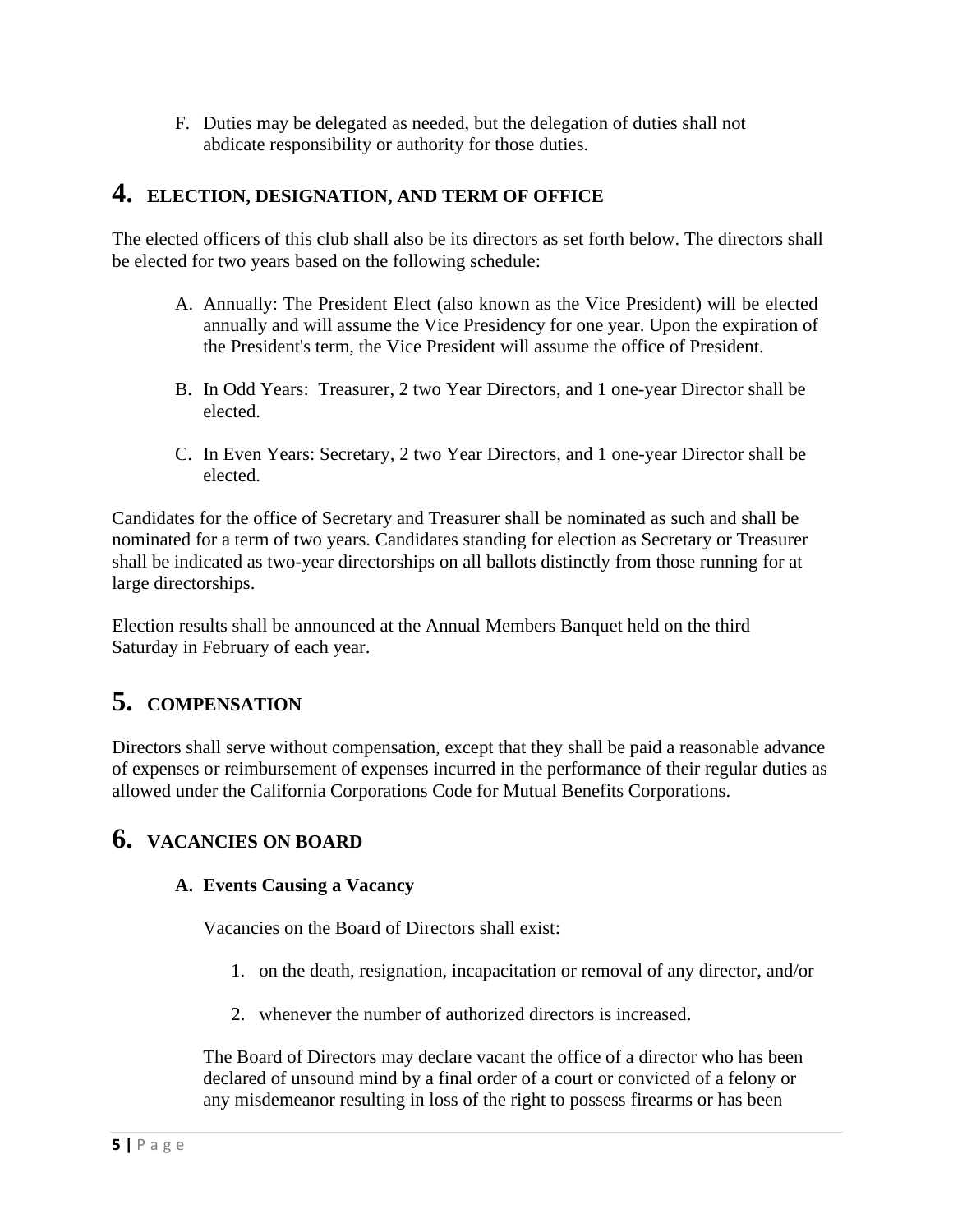found by a final order or judgment of any court to have breached any duty under and of the California Corporations Code for Mutual Benefits Corporations Section 7221.

If this corporation has fifty (50) or more members, directors may be removed without cause by a majority of the votes represented at a membership meeting at which a quorum is present.

#### **B. Resignation from Board**

Any director may resign effective upon giving written notice to the President, the Secretary, or the Board of Directors, unless the notice specifies a later time for the effectiveness of such resignation. No director may resign if the corporation would then be left without a duly elected director or directors in charge of its affairs, except upon notice to the Attorney General.

#### **C. Filling Vacancies**

Vacancies created by the removal of a director may be filled, first, by the approval of the members. In the event that the members do not fill the vacancy, then the Board of Directors may fill the vacancy.

All other vacancies in the board of directors may be filled, first, by the Board of Directors. In the event that the Board of Directors does not fill the vacancy, then the members may fill the vacancy.

A person elected to fill a vacancy on the Board of Directors, with the exception of Vice President, as provided in this section shall complete the remainder of the term, or until such director's death, resignation, incapacity or removal from office.

In the event of a vacancy in the office of Vice-President the appointed member shall serve only until the next election cycle and shall not ascend to the office of President.

#### **D. No Vacancy or Reduction of Number of Directors**

No reduction of the authorized number of directors shall have the effect of removing any director before that director's term of office expires.

## **7. QUORUM AT BOARD MEETINGS**

Except as otherwise provided in these Bylaws or in the Articles of Incorporation of this corporation, no business shall be considered by the Board at any meeting at which a quorum, as hereinafter defined, is not present, and the only motion which the Chair shall entertain at such meetings is a motion to Adjourn.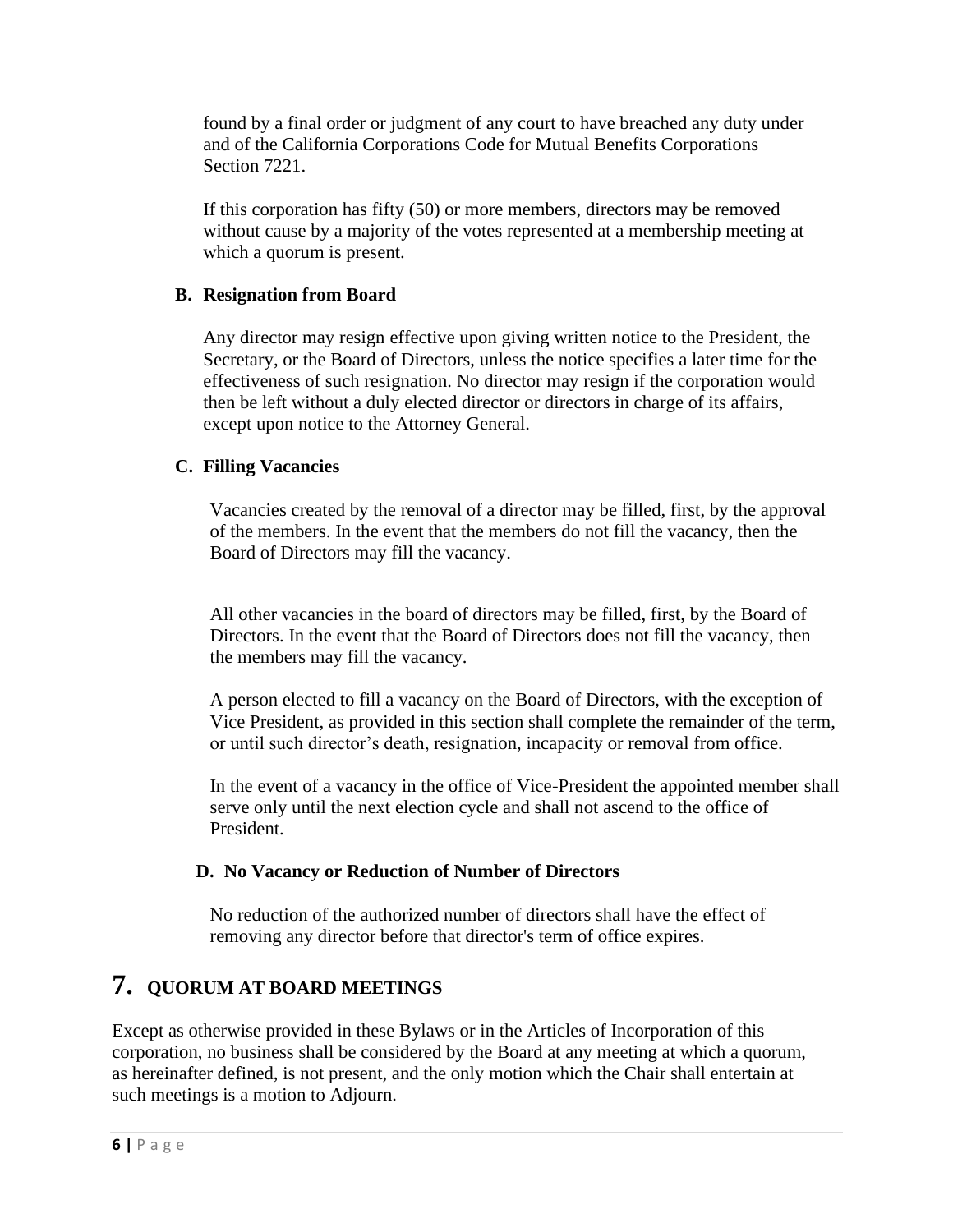However, a majority of the directors present at such meeting may adjourn from time to time until the time is fixed for the next regular meeting of the Board. A quorum is defined as more than half of the actual number of directors.

When a meeting is adjourned for lack of a quorum, a statement to that effect shall be noted, as well as the time and place of the next meeting of the Board of Directors, as the Minutes of Meeting.

The directors present at a duly called and held meeting at which a quorum is initially present may continue to do business notwithstanding the loss of a quorum at the meeting due to a withdrawal of directors from the meeting, provided that any action thereafter taken must be approved by at least a majority of the required quorum for such meeting or such greater percentage as may be required by law, or the Articles of Incorporation or Bylaws of this corporation.

# **8. MAJORITY ACTION AS A BOARD ACTION**

Every act or decision done or made by a majority of the directors present at a meeting duly held at which a quorum is present is the act of the Board of Directors, unless the Articles of Incorporation or Bylaws of this corporation, or provisions of the California Corporations Code for Mutual Benefits Corporations, particularly those provisions relating to appointment of committees (Section 7212), approval of contracts or transactions in which a director has a material financial interest (Section 7233), and indemnification of directors (Section 7231.5), require a greater percentage or different voting rules for approval of a matter by the board.

# **9. CONDUCT OF BOARD MEETINGS**

Meetings of the Board of Directors shall be presided over by the President of the corporation or, in his or her absence, by the Vice President of the corporation, or in the absence of each of these persons by a Chairperson chosen by a majority of the directors present at the meeting. The secretary of the corporation shall act as secretary of all meetings of the board, provided that, in his or her absence, the presiding officer shall appoint another person to act as Secretary of the meeting. The President or presiding Chairperson will have no vote at Board Meetings with the exception of breaking a tie.

Meetings shall be governed by Roberts Rules of Order, as such rules may be revised from time to time, insofar as such rules are not inconsistent with or in conflict with these Bylaws, with the Articles of Incorporation of this corporation, or with provisions of law.

## **10. ACTION BY UNANIMOUS WRITTEN CONSENT WITHOUT MEETING**

Any action required or permitted to be taken by the Board of Directors under any provision of law may be taken without a meeting, if all members of the board shall individually or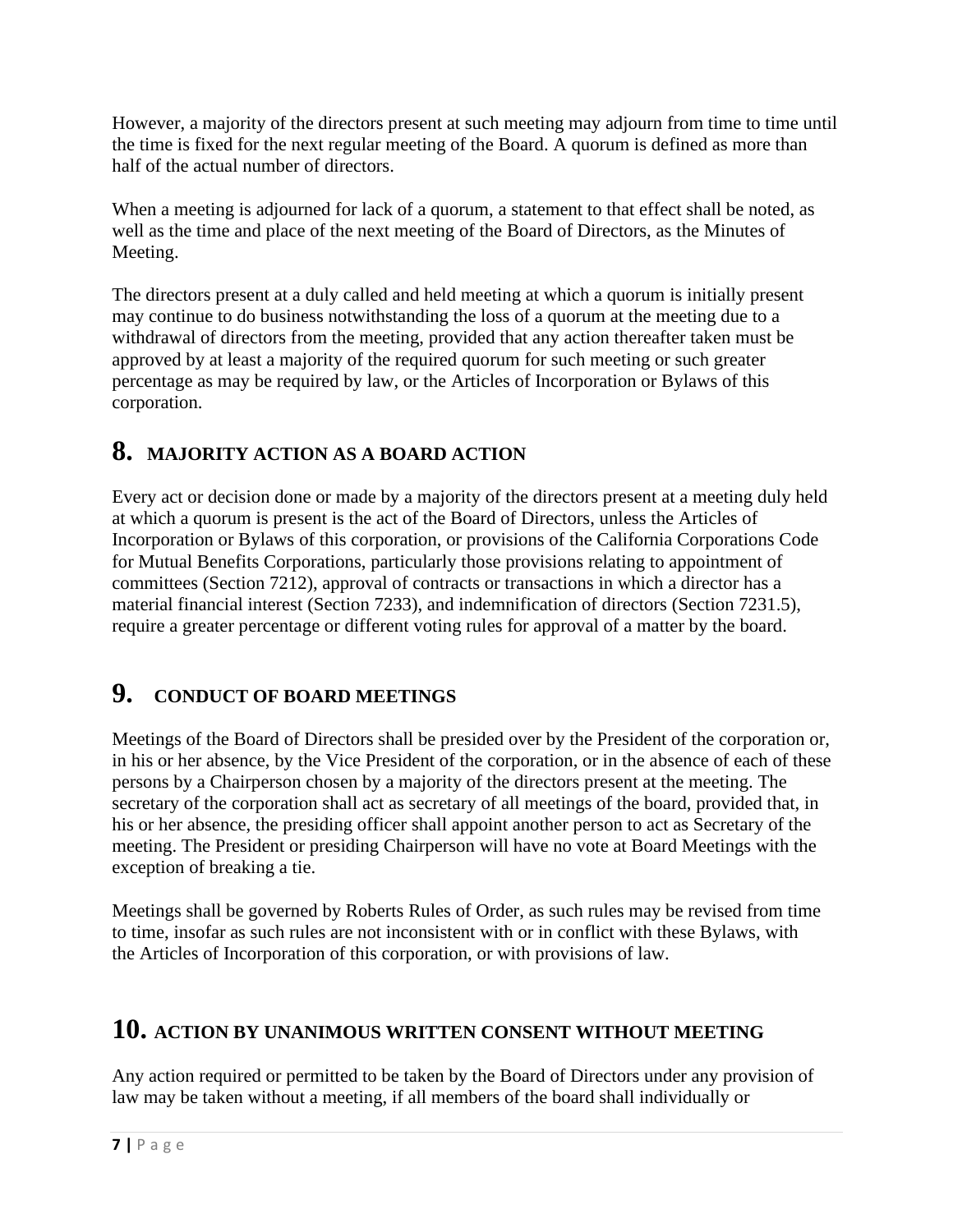collectively consent in writing to sanction for the purposes of this section only, "all members of the board" shall not include any "interested director" as defined in Section 7211 of the California Corporations Code for Mutual Benefits Corporations. Such written consent or consents shall be filed with the minutes of the proceedings of the board. Such action by written consent shall have the same force and effect as the unanimous vote of the directors. Any certificate or other document filed under any provision of law which relates to action so taken shall state that the action was taken by unanimous written consent of the Board of Directors without a meeting and that the Bylaws of this corporation authorizes the directors to so act, and such statement shall be *prima facie* evidence of such authority.

# **11. NON-LIABILITY OF DIRECTORS**

The directors shall not be personally liable for the debts, liabilities, or other obligations of the corporation if they are performed in good faith as defined in Section 7231-7231.5 of the California Corporations Code for Mutual Benefits Corporations. If upon determination of the majority of the board that a board member or officer of the Corporation was acting within the scope of his or her duties, the Corporation assumes a duty to defend directors and officers of the corporation from litigation resulting from the good faith execution of their official duties.

## **12. INSURANCE FOR CORPORATE AGENTS**

The Board of Directors may adopt a resolution authorizing the purchase and maintenance of insurance on behalf of any agent of the corporation (including a director, officer, employee or other agent of the corporation) against any liability other than for violating provisions of law relating to self-dealing (Section 5233 of the California Corporation Code, asserted against or incurred by the agent in such capacity or arising out of the power to indemnify the agent against such liability under the provisions of Section 7237 of the California Corporations Code for Mutual Benefits Corporations.

# **13. PRESIDENT EMERITUS**

### **A. Overview**

The President Emeritus provides leadership and guidance to the Board of Directors, mentors the standing President in proceedings of the Board, and provides a historical perspective in the decision-making process. The immediate past President is a valued advisor to the Board whose experience can be an asset, but whose role for the year requires the understanding that the/she is no longer the main decision-maker. This position is to provide advice and knowledge to the current Board. It is a respected, honorific position that would b reengaged in issue discussions but would be ineligible to make motions, second motions, or vote on matters of the Board.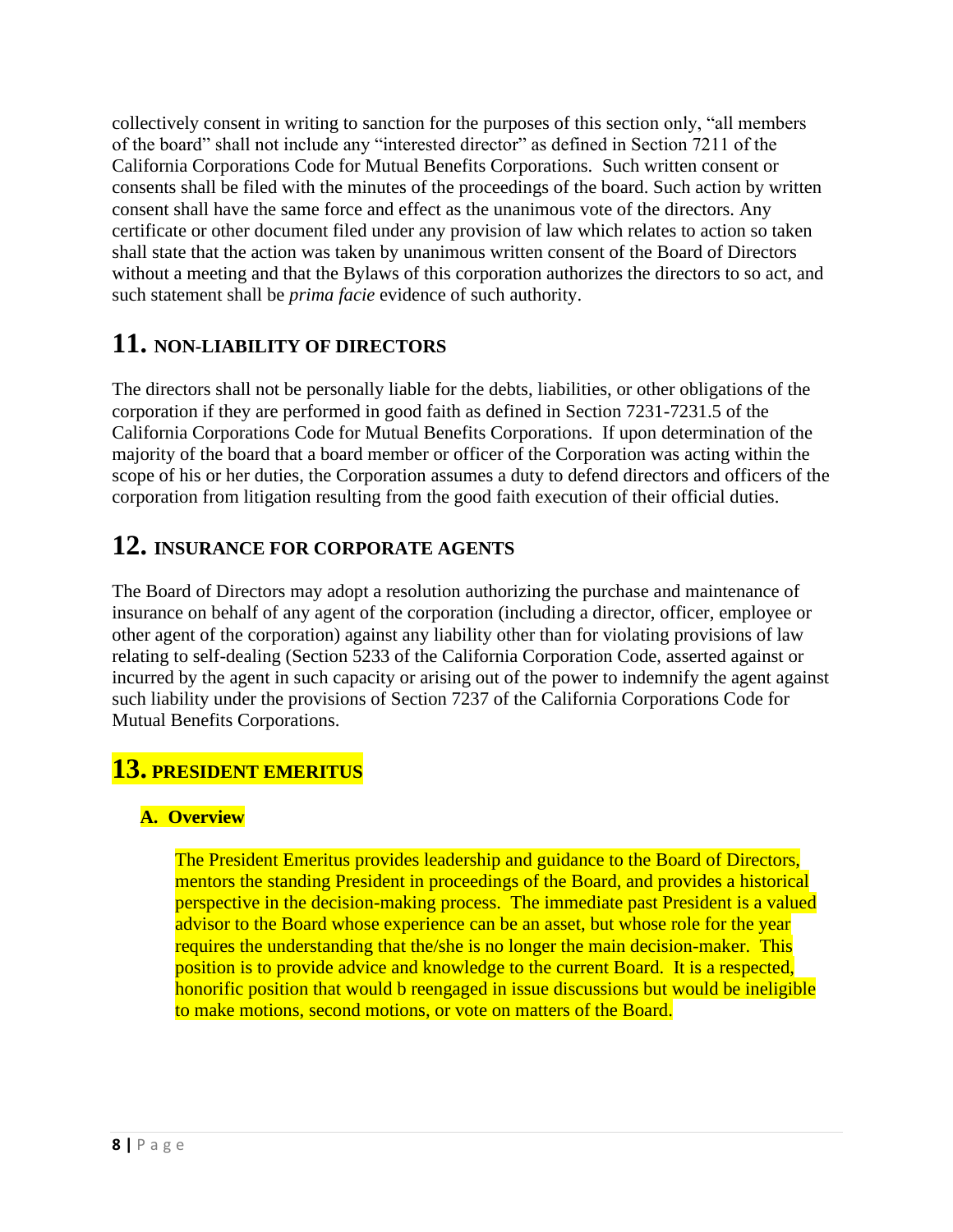#### B. **Responsibilities**

The President Emeritus participates in and helps with the transition of leadership to the new President and Board of Directors. He/She mentors the current President in proceedings of the Organization and provides a historical perspective in the decisionmaking process. He/She represents the Organization at the appropriate times at the request of the President, and the Board, and performs special tasks as requested by the President and Board. The President Emeritus would not be an Officer or participate in the Executive Committee.

#### C. **Term**

The President Emeritus sits as an advisor to the Board for the year following his/her presidential term but is not a member of the Board.

#### D. **Requirements**

Service is at the discretion of the current President, and as such, may or may not be filled. The candidate must have served the full term of the immediate previous year as President, and not hold any other elected leadership office.

# **ARTICLE 4**

## **1. OFFICERS**

The officers of the corporation shall be a President, Vice President, Secretary, and a Chief Financial Officer who shall also be designated the Treasurer. The President, Vice President, Secretary, and Treasurer may delegate duties as needed, but the delegation of duties shall not abdicate responsibility or authority for those duties. The corporation may also have, as determined by the Board of Directors, an Assistant Secretary, Assistant Treasurer, or other officers. The same person may hold any number of offices except that neither the Secretary nor the Treasurer may serve as the President or Chairperson of the Board. Officers who miss more than two consecutive Board Meetings without just cause or prior excuse from the Board of Directors shall be dismissed.

## **2. QUALIFICATION, ELECTION AND TERM OF OFFICE**

Any member in good standing may serve as an officer of this corporation.

## **3. DUTIES OF PRESIDENT**

The President shall be the chief executive officer of the corporation and shall, subject to the control of the Board of Directors, supervise and control the affairs of the corporation and the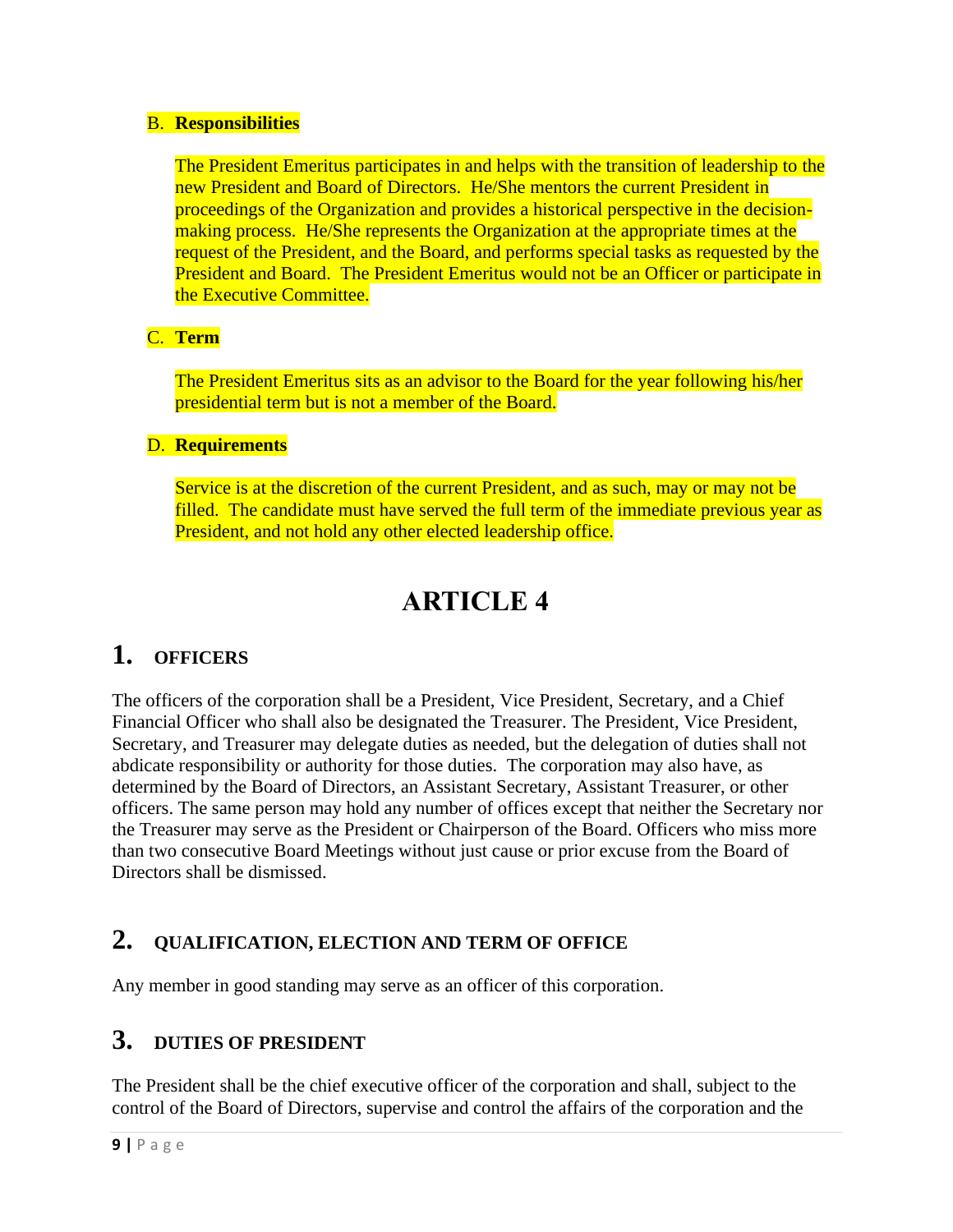activities of the officers. The President shall perform all duties incidental to his or her office and as may be required by law, by the Articles of Incorporation of this corporation, or by these Bylaws, or which may be prescribed from time to time by the Board of Directors, and preside at all meetings of the members, except as otherwise expressly provided by law, by the Articles of Incorporation of this corporation, or by these Bylaws.

## **4. DUTIES OF THE VICE PRESIDENT**

In the absence of the President, or in the event of his or her inability or refusal to act, the Vice President shall perform all the duties of the President, and when so acting shall have all the powers of, and be subject to all the restrictions on, the President. As Chairman of the Safety Committee, the Vice President's responsibilities also include overseeing the areas of safety and training. The Training Director and Training Coordinator report directly to the Vice President. The Vice President shall have such other powers and perform such other duties as may be prescribed by law, by the Articles of Incorporation, or by these Bylaws, or as the Board of Directors may prescribe.

# **5. DUTIES OF SECRETARY**

The Secretary shall certify and keep at the principal office of the corporation the original or a copy of these Bylaws as amended or otherwise altered to date. The Secretary shall also:

- A. Keep at the principal office of the corporation a book of minutes of all meetings of the directors, and if applicable, meetings of committees of directors and members, recording therein the time and place of holding, whether executive, regular or special, how called, how notice thereof was given, the names of those present or represented at the meeting, and the proceedings thereof.
- B. See that all notices are duly given in accordance with the provisions of these Bylaws or as required by law.
- C. Be custodian of records and of the seal of the corporation and see that the seal is affixed to all duly executed documents, the execution of which on behalf of the corporation under its seal is authorized by law or these Bylaws.
- D. Keep at the principal office of the corporation a membership book containing the name and address of all members, and in the case where any membership has been terminated, he or she shall record such fact in the membership book together with the date on which such membership ceased.
- E. Exhibit at all reasonable times to any director of the corporation, or to such director's agent or attorney, on request therefore, the Bylaws, the membership book, and the minutes of the proceedings of the directors of the corporation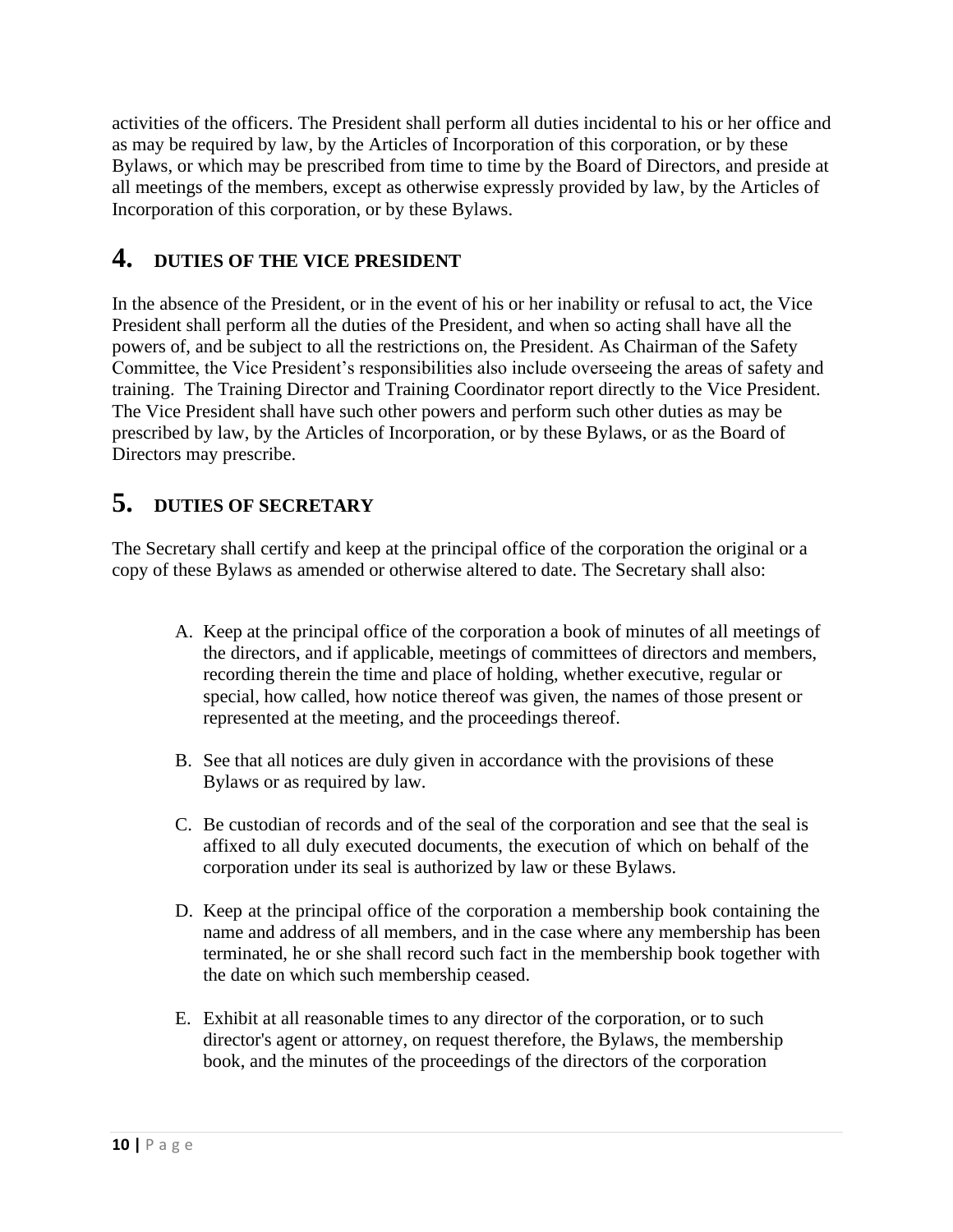F. In general, perform all duties incidental to the office of Secretary as may be required by law, by the Articles of Incorporation of this corporation, or by these Bylaws, or which may be assigned to him or her from time to time by the Board of Directors.

# **6. DUTIES OF TREASURER**

- A. Have charge and custody of, and be responsible for, all funds and securities of the corporation, and deposit all such funds in the name of the corporation in such banks, trust companies, or other depositories as shall be selected by the Board of Directors.
- B. Receive, and give receipt for, monies due and payable to the corporation from any sources whatsoever. Disburse, or cause to be disbursed, the funds of the corporation as may be directed by the Board of Directors, taking proper vouchers for such disbursements.
- C. Keep and maintain adequate and correct accounts of the corporation's properties and business transactions, including accounts of its assets, liabilities, receipts, disbursements, gains and losses.
- D. Exhibit at all reasonable times the books of account and financial records to any director of the corporation, or to his or her agent or attorney, on request therefore.
- E. Render to the President and directors, whenever requested, an account of any or all of his or her transactions as Treasurer and of the financial condition of the corporation.
- F. Prepare, or cause to be prepared, and certify, or cause to be certified, the financial statements to be included in any required reports.
- G. In general, perform all duties incidental to the office of Treasurer as may be required by law, by the Articles of Incorporation of this corporation, or by these Bylaws, or which may be assigned to him or her from time to time by the Board of Directors.
- H. Maintain at the principal place of business of the corporation, copies of the tax returns of the corporation and copies of all documents filed with the Secretary of State and the Attorney General of the State of California.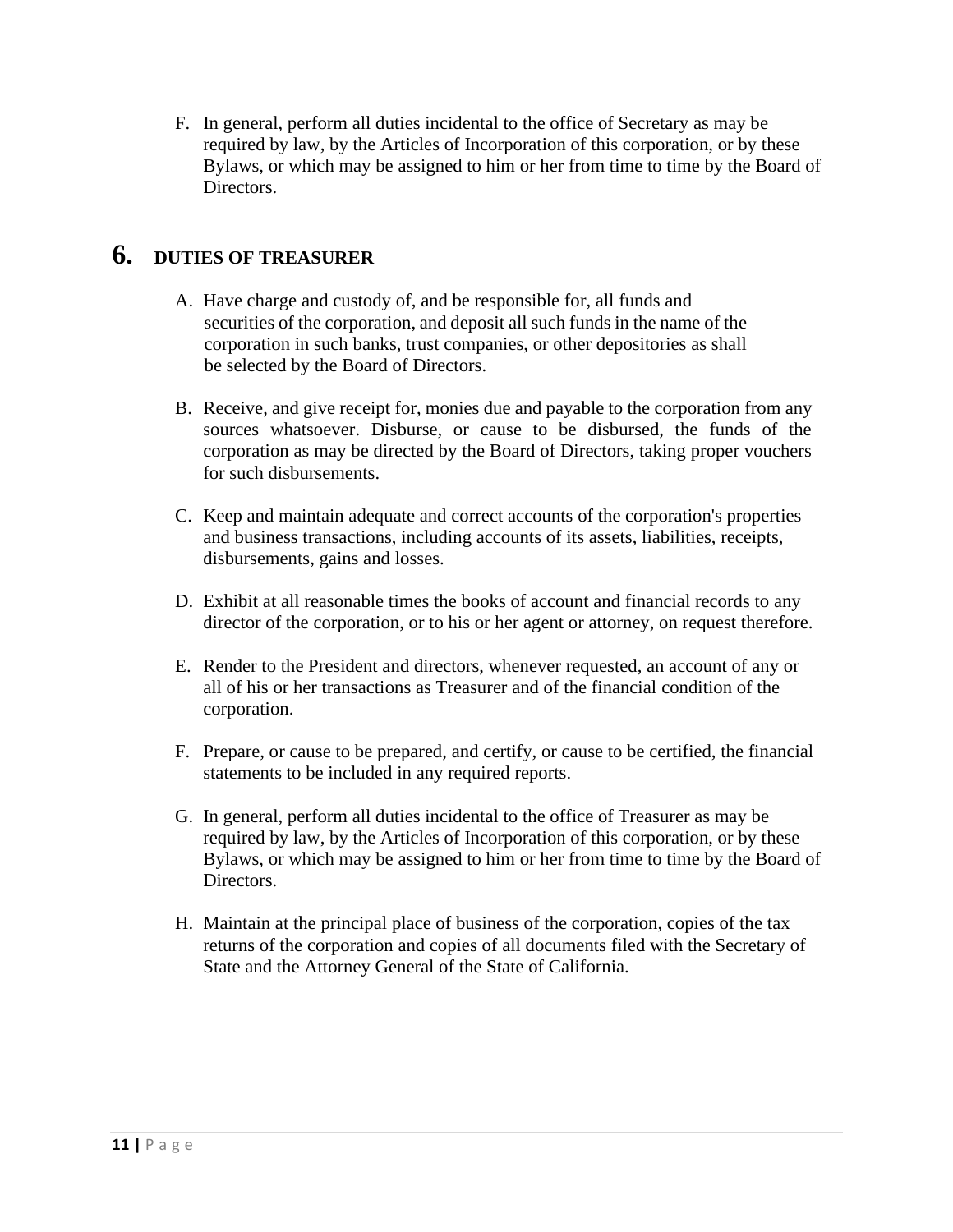# **ARTICLE 5**

## **1. EXECUTIVE COMMITTEE OF THE BOARD OF DIRECTORS**

The Board of Directors may, by a majority vote of directors, designate two (2) or more of its members (who may also be serving as officers of this corporation) to constitute the Executive Committee and delegate to such Committee any of the powers and authority of the board in the management of the business affairs of the corporation, subject to the California Corporations Code for Mutual Benefits Corporations.

## **2. OTHER BOARD OF DIRECTORS COMMITTEES**

The corporation shall have such other committees as may from time to time be designated by resolution of the Board of Directors. Such other committees may consist of persons who are not members of the board. These additional committees shall act in an advisory capacity only to the board and shall be clearly titled as "advisory" committees.

# **3. MEETINGS AND ACTION OF COMMITTEES**

Rules and regulations cannot be inconsistent with the provisions of these Bylaws. Meetings and actions of committees shall be governed by, noticed, held, and taken in accordance with the provisions of these Bylaws concerning meetings of the Board of Directors, with such changes in the context of such Bylaw provisions as are necessary to substitute the committee and its members for the Board of Directors and its members, except that the time of the regular meetings of committees may be fixed by resolution of the Board of Directors or by the committee. The Board of Directors may also fix the time for special meetings of committees. The Board of Directors may also adopt rules and regulations pertaining to the conduct of meetings of committees to the extent that such rules and regulations are consistent with these Bylaws.

# **ARTICLE 6**

## **1. EXECUTION OF INSTRUMENTS**

The Board of Directors, except as otherwise provided in these Bylaws, may by resolution authorize any officer or agent of the corporation to enter into any contract or execute and deliver any instrument in the name of and on behalf of the corporation, and such authority may be general or confined to specific instances. Unless so authorized, no officer, agent, or employee shall have any power or authority to bind the corporation by any contract or engagement or to pledge its credit or to render it liable monetarily for any purpose or in any amount.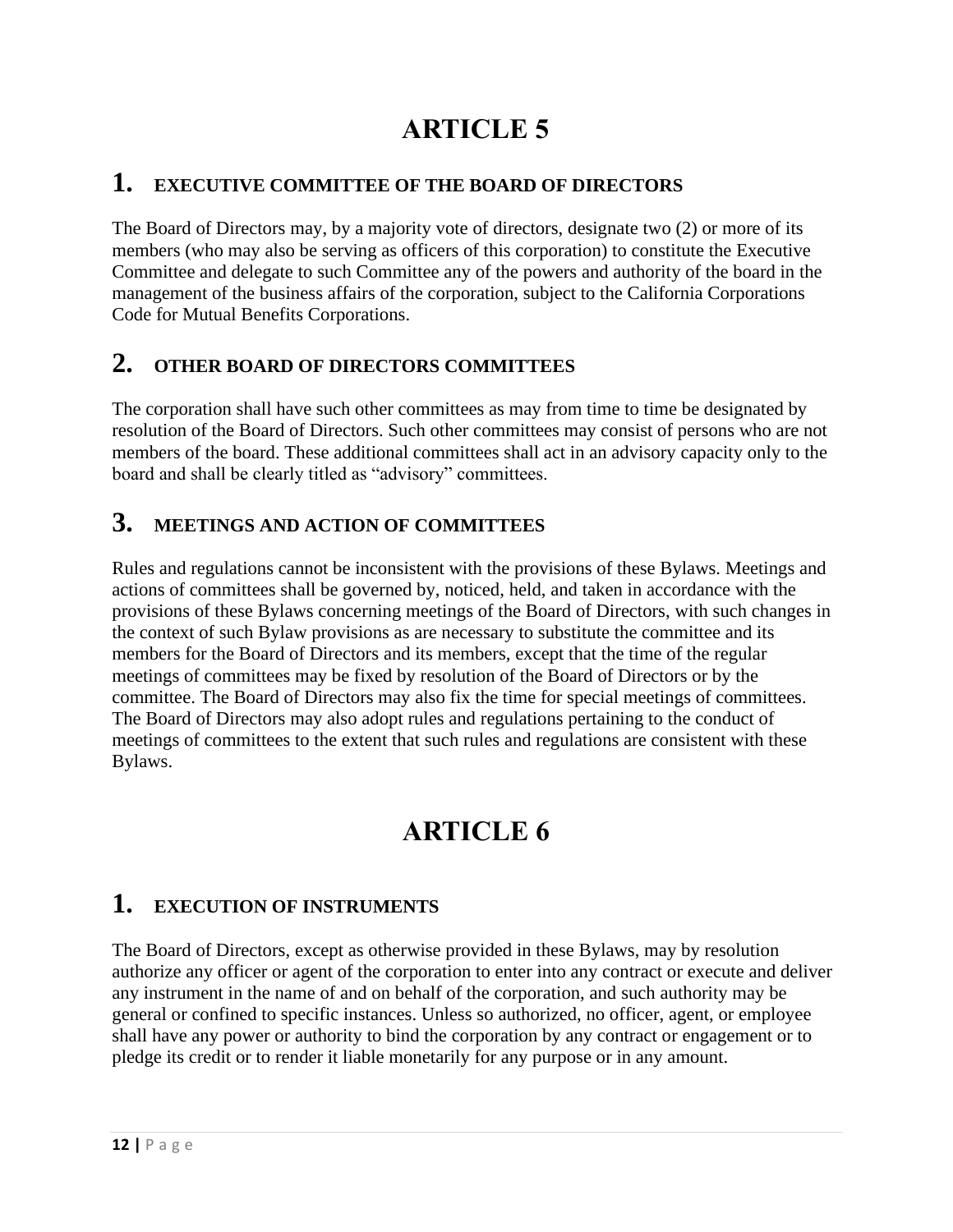# **2. CHECKS AND NOTES**

Except as otherwise specifically determined by resolution of the Board of Directors, or as otherwise required by law, checks, drafts, promissory notes, orders for payment of money, and other evidence of indebtedness of the corporation shall be signed by the Treasurer or Secretary and countersigned by any Director if so appointed, of the corporation.

# **3. DEPOSITS**

All funds of the corporation shall be deposited from time to time to the credit of the corporation in such banks, trust companies, or other depositories as the Board of Directors may select.

# **4. GIFTS**

The Board of Directors may accept on behalf of the corporation any contribution, gift, bequest, or devise for the charitable or public purposes of this corporation.

# **ARTICLE 7**

## **1. MAINTENANCE OF CORPORATE RECORDS**

The corporation shall keep at its principal office in the State of California:

- A. Minutes of all meetings of directors, committees of the board and, because this corporation has members, all meetings of members, indicating the time and place of holding such meetings, whether executive, regular or special, how called, the notice given, and the names of those present and the proceedings thereof.
- B. Adequate and correct books and records of account, including accounts of its properties and business transactions and accounts of its assets, liabilities, receipts, disbursements, gains and losses.
- C. A record of its members, if any, indicating their names and addresses and, if applicable the class of membership held by each member and the termination date of any membership.
- D. A copy of the corporation's Articles of Incorporation and Bylaws as amended to date, which shall be open to inspection by the members of the corporation at all reasonable times during office hours.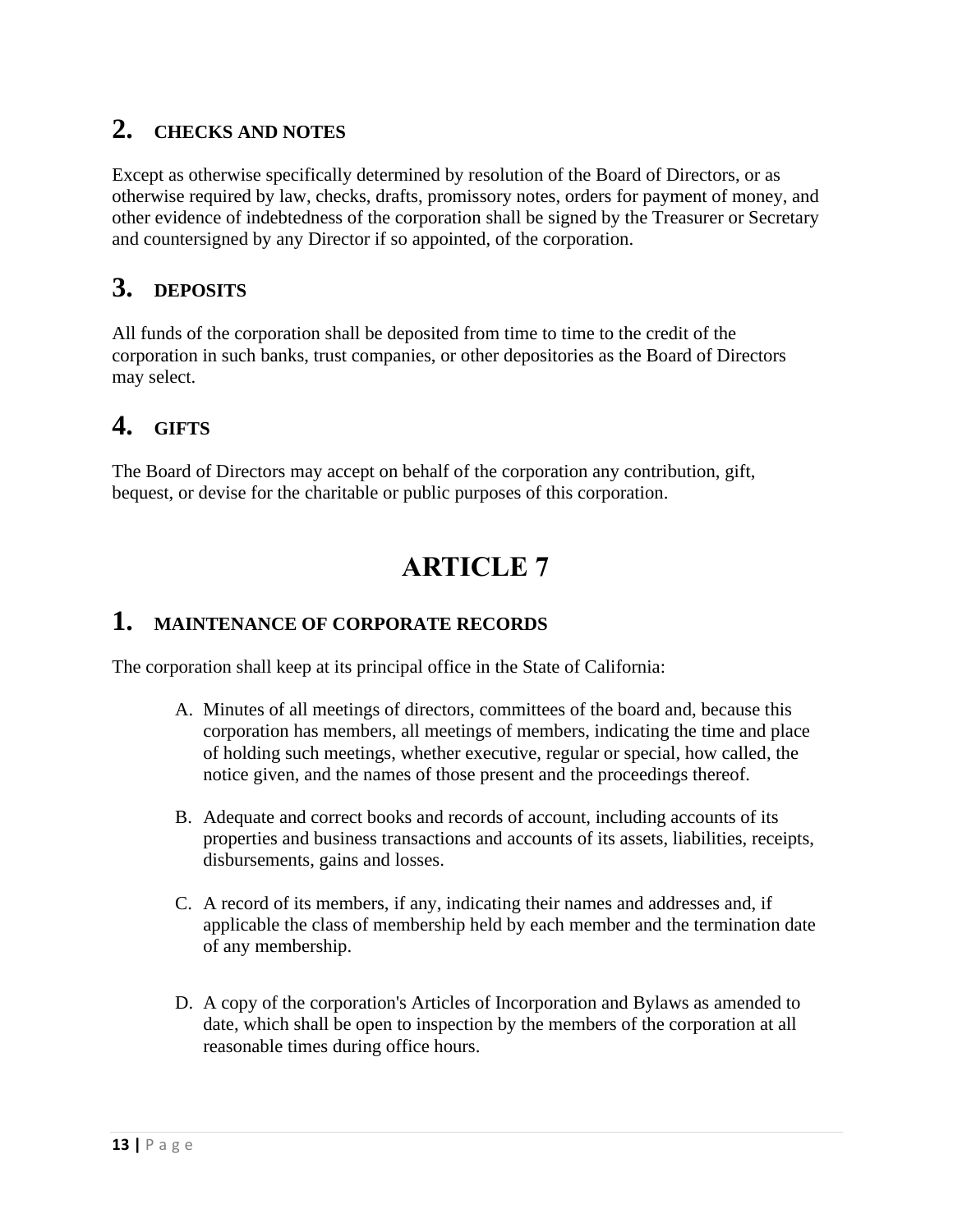E. Copies of tax returns and other documents filed with the Internal Revenue Service or any California entity, including the Secretary of State, Franchise Tax Board, Attorney General, Employment Development Department, and the County of San Bernardino and municipalities, districts and agencies residing therein.

# **2. CORPORATE SEAL**

The Board of Directors may adopt, use, and at will alter, a corporate seal. Such seal shall be kept at the principal office of the corporation. Failure to affix the seal to corporate instruments, however, shall not affect the validity of any such instrument.

## **3. DIRECTORS INSPECTION RIGHTS**

Every director shall have the absolute right at any reasonable time to inspect and copy all books, records, and documents of every kind and to inspect the physical properties of the corporation.

## **4. MEMBERS INSPECTION RIGHTS**

A member may do either of the following as permitted by the California Corporations Code for Mutual Benefits Corporations Section 8330:

- A. Inspect and copy the record of all members' names, addresses and voting rights, at reasonable times, upon five (5) business days prior demand upon the corporation which shall state the purpose for which the inspection right is requested; or
- B. Obtain from the Secretary of the corporation, upon written demand and tender of a reasonable charge, an alphabetized list of the names, addresses and voting rights of those members entitled to vote for the election of directors, as of the most recent record date for which it has been compiled or as of the date specified by the member subsequent to the date of demand. The demand shall state the purpose for which the list is requested. The membership list shall be made available on or before the later of ten (10) business days after the demand is received or after the date specified therein as the date as of which the list is to be compiled.

The rights set forth in subdivision (a) may be exercised by:

1. Any member, for a purpose reasonably related to the person's interest as a member. Where the corporation reasonably believes that the information will be used for another purpose, or where it provides a reasonable alternative pursuant to subdivision (c), it may deny the member access to the list. In any subsequent action brought by the member under Section 6336, the court shall enforce the rights set forth in subdivision (a) unless the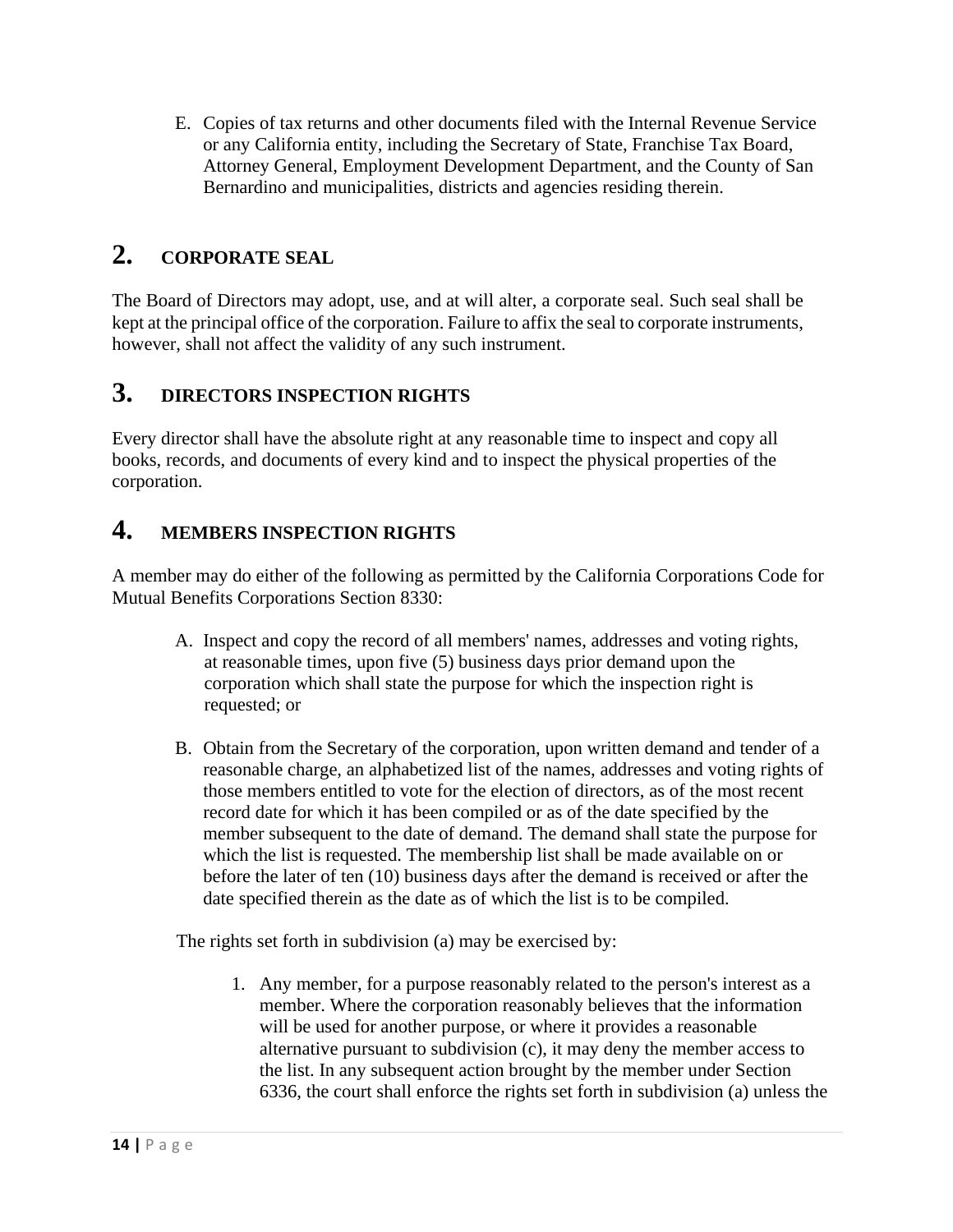corporation proves that the member will allow use of the information for purposes unrelated to the person's interest as a member or that the alternative method offered reasonably achieves the proper purpose set forth in the demand.

- 2. The authorized number of members for a purpose reasonably related to the members' interest as members.
- C. The corporation may, within 10 business days after receiving a demand under subdivision (a), deliver to the person or persons making the demand a written offer of an alternative method of achieving the purpose identified in the demand without providing access to or a copy of the membership list. An alternative method which reasonably and in a timely manner accomplishes the proper purpose set forth in a demand made under subdivision (a) shall be deemed a reasonable alternative, unless within a reasonable time after acceptance of the offer the corporation fails to do those things which it offered to do. Any rejection of the offer shall be in writing and shall indicate the reasons the alternative proposed by the corporation does not meet the proper purpose of the demand made pursuant to subdivision (a).

# **5. RIGHT TO COPY AND MAKE EXTRACTS**

A member's duly authorized agent or attorney may make in person any inspection under the provisions of this Article. The right to inspection includes the right to copy and make extracts.

## **6. ANNUAL REPORT**

The board shall cause an annual report to be published not later than one hundred and twenty (120) days after the close of the corporation's fiscal year to all directors of the corporation and to any member who requests it in writing. This report shall contain the following information in appropriate detail:

- A. The assets and liabilities of, including the trust funds, of the corporation as of the end of the fiscal year;
- B. The principal changes in assets and liabilities, including trust funds, during the fiscal year;
- C. The revenue or receipts of the corporation, both unrestricted and restricted to particular purposes;
- D. The expenses or disbursements of the corporation, for both general and restricted purposes, during the fiscal year; and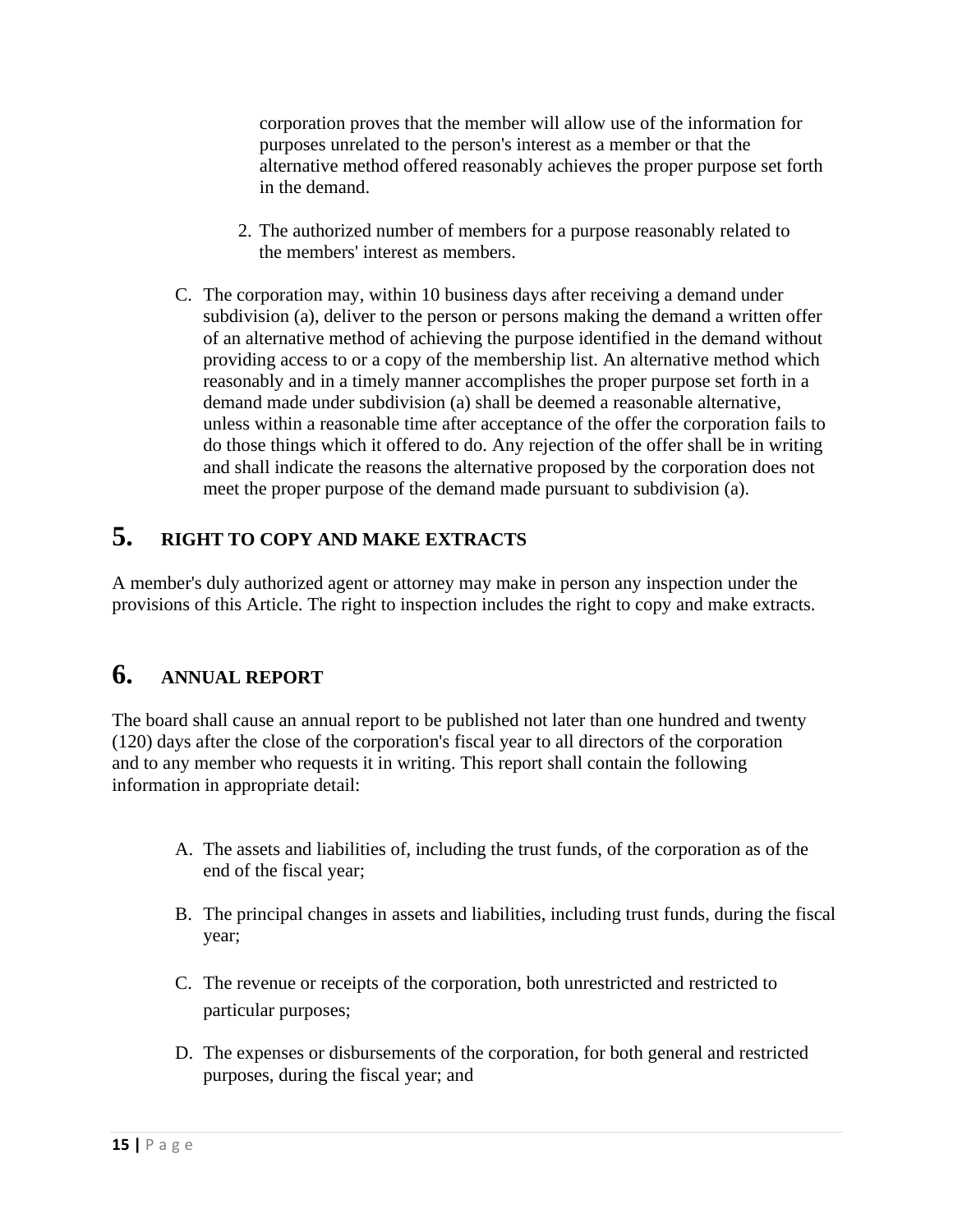E. Any other information required by law.

The annual report shall be accompanied by any report thereon of independent accountants, or, if there is no such report, the certificate of an authorized officer of the corporation that such statements were prepared without audit from the books and records of the corporation.

If this corporation receives TWENTY-FIVE THOUSAND DOLLARS (\$25,000.00), or more, in gross revenues or receipts during the fiscal year, this corporation shall automatically publish the above annual report in such manner, at such times, and with such contents, including an accompanying report from the independent accountants or certification of a corporate officer, as specified by the above provisions of this Section relating to the annual report.

# **ARTICLE 8**

### **1. FISCAL YEAR OF THE CORPORATION**

The fiscal year of the corporation shall begin on January 1 and end on December  $31$  in each year.

# **ARTICLE 9**

### **1. AMENDMENT OF THE BYLAWS**

Subject to any provision of the law applicable to the amendment of Bylaws, pursuant to the California Corporations Code for Mutual Benefits Corporations, these Bylaws, or any of them, may be altered, amended, or repealed and new Bylaws adopted as follows:

- A. Subject to the power of members, to change or repeal these Bylaws under Section 7150 of the California Corporations Code for Mutual Benefits Corporations, by approval of the Board of Directors unless the Bylaw amendment would materially and adversely affect the rights of members, as to voting or transfer, provided, however, if this corporation has admitted any members, then a Bylaw specifying or changing the fixed number of the directors of the corporation, the maximum or minimum number of directors, or changing from a fixed to a variable board or vice versa, may not be adopted, amended or replaced except as provided in sub paragraph (b) of this Section; or
- B. By approval of the members of this corporation.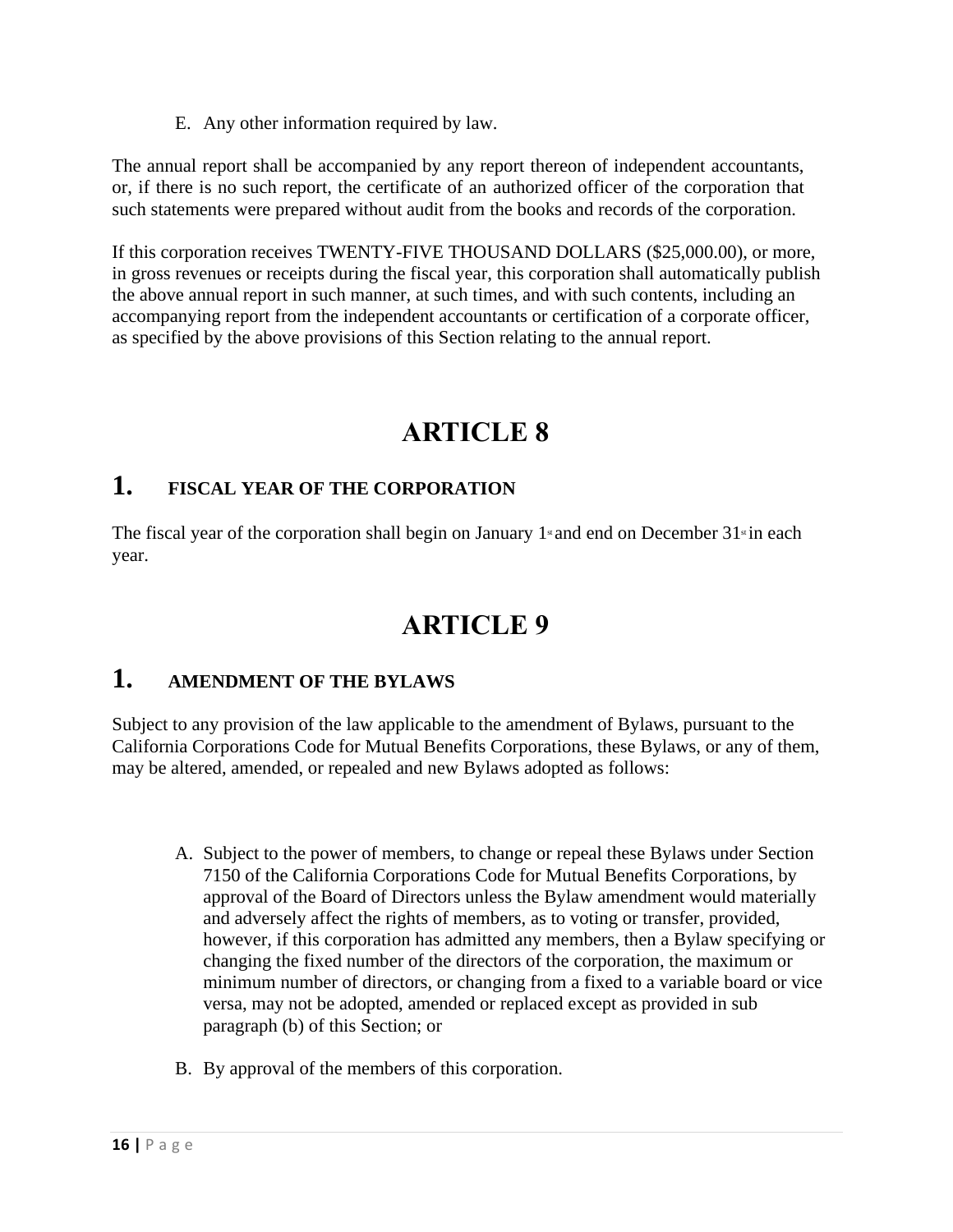# **ARTICLE 10**

## **1. AMENDMENT OF the ARTICLES OF INCORPORATION**

Any amendment of the Articles of Incorporation may be adopted by approval of both the Board of Directors and by the approval of the members of this corporation.

### **2. CERTAIN AMENDMENTS**

Notwithstanding the above Sections of this Article, this corporation shall not amend its Articles of Incorporation to alter any statement which appears in the original Articles of Incorporation of the names and addresses of the first directors of this corporation, nor the name and address of its initial agent, except to correct and error in such statement or delete such statement after the corporation has filed a "Statement of Information" pursuant to the California Corporations Code for Mutual Benefits Corporations Section 7810.

# **ARTICLE 11**

## **1. PROHIBITION AGAINST SHARING CORPORATE PROFITS AND ASSETS**

No member, director, officer, employee, or other person connected with this corporation, or any private individual, shall receive at any time any of the net earnings or pecuniary profit from the operations of this corporation, provided , however, that this provision shall not prevent payment to any such person of reasonable compensation for services performed for the corporation in effecting any of its public or charitable purposes, provided that such compensation is otherwise permitted by these Bylaws and is fixed by resolution of the Board of Directors; and no such person or persons shall be entitled to share in the distribution of, and shall not receive, any of the corporate assets upon dissolution of the corporation. The exception to this is, at no time will a person who is hired for a regular position by AVGC or through any temporary and/or permanent employments agency, be a member of Apple Valley Gun Club.

# **ARTICLE 12**

## **1. MEMBERSHIP**

#### **A. CLASSES OF MEMBERSHIP**

This corporation shall have five classes of members, designated as follows:

- 1. Regular Members Voting
- 2. Honorary Life Members Non-Voting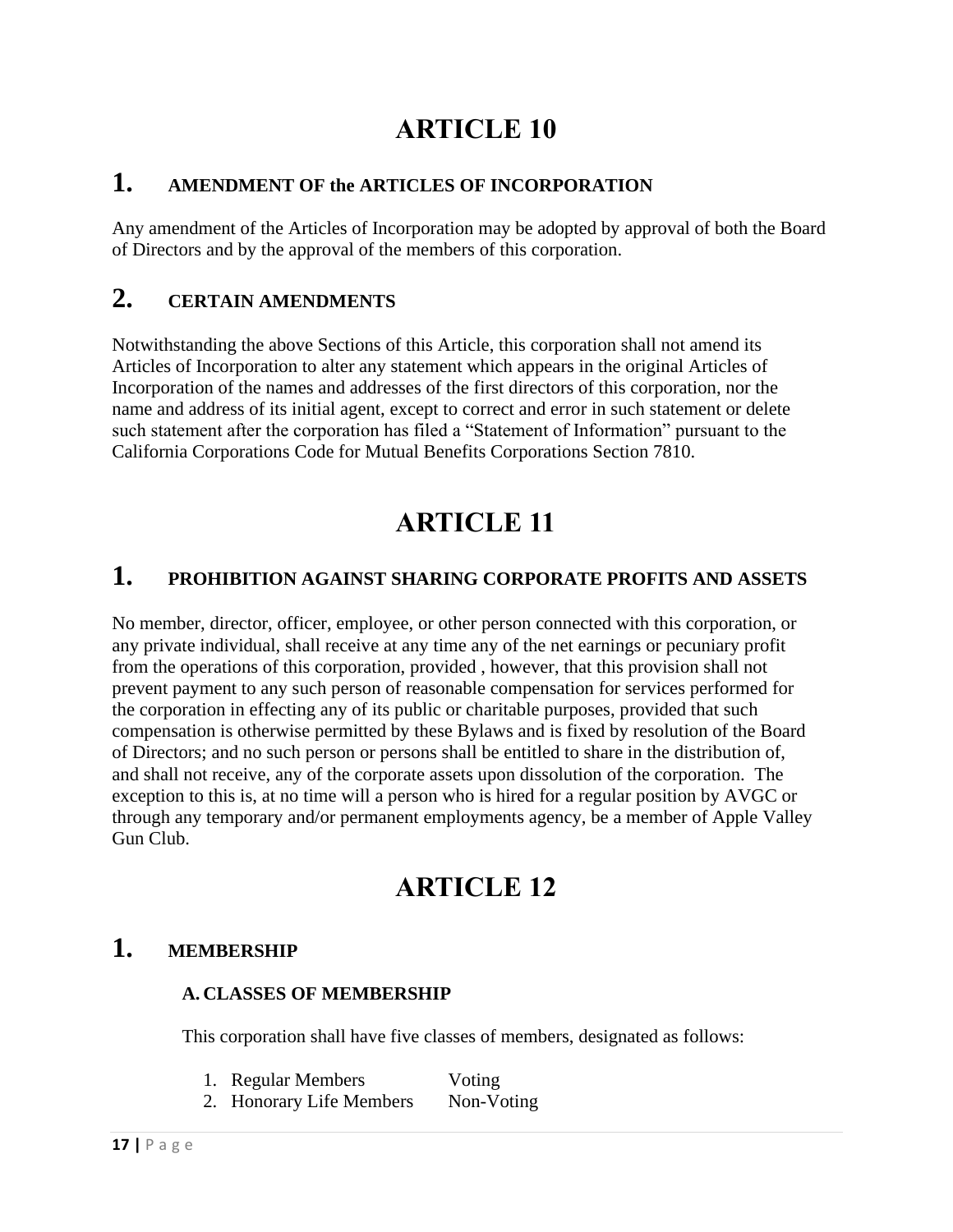| 3. Military Members     | Non-Voting                                         |
|-------------------------|----------------------------------------------------|
| 4. Associate Members    | Non-Voting-Spouses, partners and dependent         |
|                         | children up to age 18, unless a full-time student, |
|                         | then up to age 23                                  |
| 5. Probationary Members | Non-Voting, access limited                         |

Any adult person dedicated to the purpose of this corporation shall be eligible for membership on approval of the membership application by the Board; on timely payment of such dues and fees as the board may fix from time to time; by the majority vote of members at a regularly held Membership Meeting. All classes of members are required to be members of the National Rifle Association.

#### **B. VOTING MEMBERS**

Regular members shall have the right to vote, as set forth in these Bylaws, on the election of directors, on the disposition of all or substantially all of the corporation, on any merger and its principal terms, and on any election to dissolve the corporation, in addition to any other rights to vote on policies of this corporation, as set forth in these Bylaws. Regular members shall have the right to approve or disapprove of any major discretionary non-recurring expenditure over \$1,000.00 by majority vote at a regularly held membership meeting. In addition, those members shall have all rights afforded members under the California Corporations Code for Mutual Benefits Corporations Chapter 6.

California Corporations Code, Section 5056(a) defines member as: "Member" means any person who, pursuant to a specific provision of a corporation's articles or bylaws, has the right to vote for the election of a director or directors or on a disposition of all or substantially all of the assets of a corporation or on a merger or on a dissolution unless the provision granting such right to vote is only effective as a result of paragraph (2) of subdivision (a) of Section 7132. "Member" also means any person who is designated in the articles or bylaws as a member and, pursuant to a specific provision of a corporation's articles or bylaws, has the right to vote on changes to the articles or bylaws.

### **C. OTHER PERSONS ASSOCIATED WITH THE CORPORATION**

The corporation may refer to Honorary Life Members, Military Members, Associate Members and Probationary Members associated with it as "members," even though those persons are non-voting members.

Reference in these Bylaws to members shall mean members as defined in Section 5056 of the California Corporations Code, i.e. "Regular Members" as set forth in Article 12, Section 1 of these Bylaws. By amendment of its articles the rights of a member of any class, as set forth in these Bylaws, to any person who does not have the right to vote on any of the matters specified in Article 12, Section 1(b), "Voting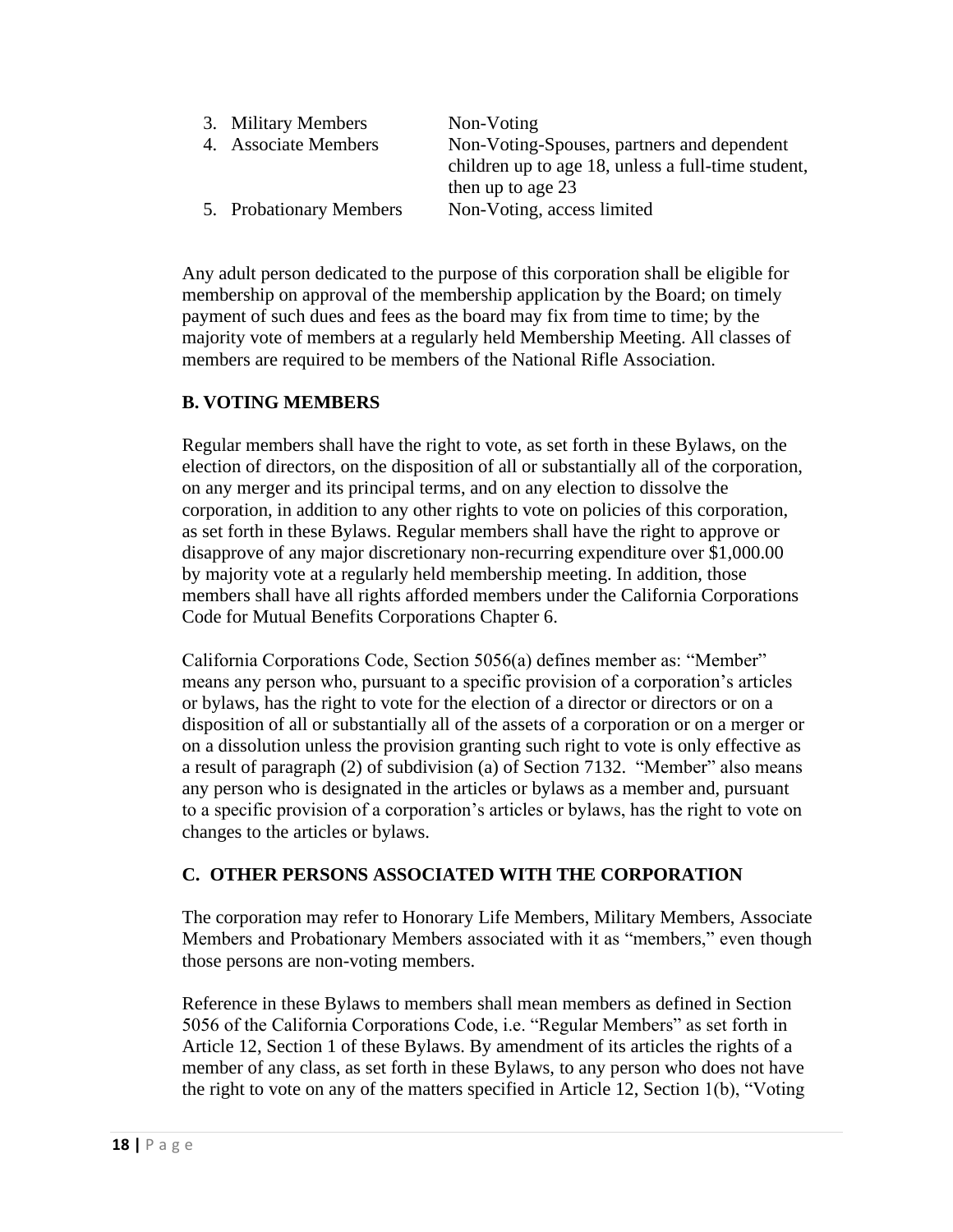Members" of these Bylaws, but no such person or entity shall be a member within the meaning of Section 5056 of the California Corporations Code.

- 1. **HONORARY LIFE MEMBERS:** Honorary Life Members shall pay no dues. This class of membership is an honor that may be conferred upon any individual deemed worth as evidenced by a majority vote of the membership at a regular meeting of the Club and may be revoked by a majority vote of the membership at a regular meeting of the club. This class of membership may not hold office.
- 2. **MILITARY MEMBERS:** Military members shall pay dues the same as set for regular members. This class of membership shall consist of active-duty military personnel. They shall pay no initiation fee; shall not hold office nor have voting rights. Club privileges shall be as set by the Board of Directors from time to time. Military members may request a leave of absence for extended active military duty or deployment, during which time dues shall be waived. This class of membership must be converted, including initiation at the current rate, by January  $1$ <sup>st</sup> of the year following separation from active duty to continue club privileges.
- 3. **ASSOCIATE MEMBERS:** Associate Members shall not pay dues. This class of Membership shall be limited to spouses, dependents under the age of 18 (unless they are full time students at which time the age will be set at 23). The member's spouse and/or dependents are entitled to all members' privileges except voting. Associate members may not hold office.
- 4. **PROBATIONARY MEMBERS:** All new members shall be Probationary Members. During this period the Probationary Member must satisfy the requirements as set forth in the current Club Policies and Procedures in order to qualify as Regular Members. Probationary Members do not have voting rights, nor do they enjoy full access to utilize the facilities of the Club. Probationary Members must be accompanied by a member while using the facilities.

## **2. NUMBER OF MEMBERS**

The Corporation finds that a limit on membership is not currently necessary. At the point of this certification, no safety issues have arisen from overuse. The Corporation shall institute policies and procedures providing that its members may not treat their membership dues or other charges as tax- deductible payments.

# **3. MEMBERSHIP BOOK**

The corporation shall keep a membership book containing the name and address of each member. Such book shall be kept at the corporation's principal office and shall be available for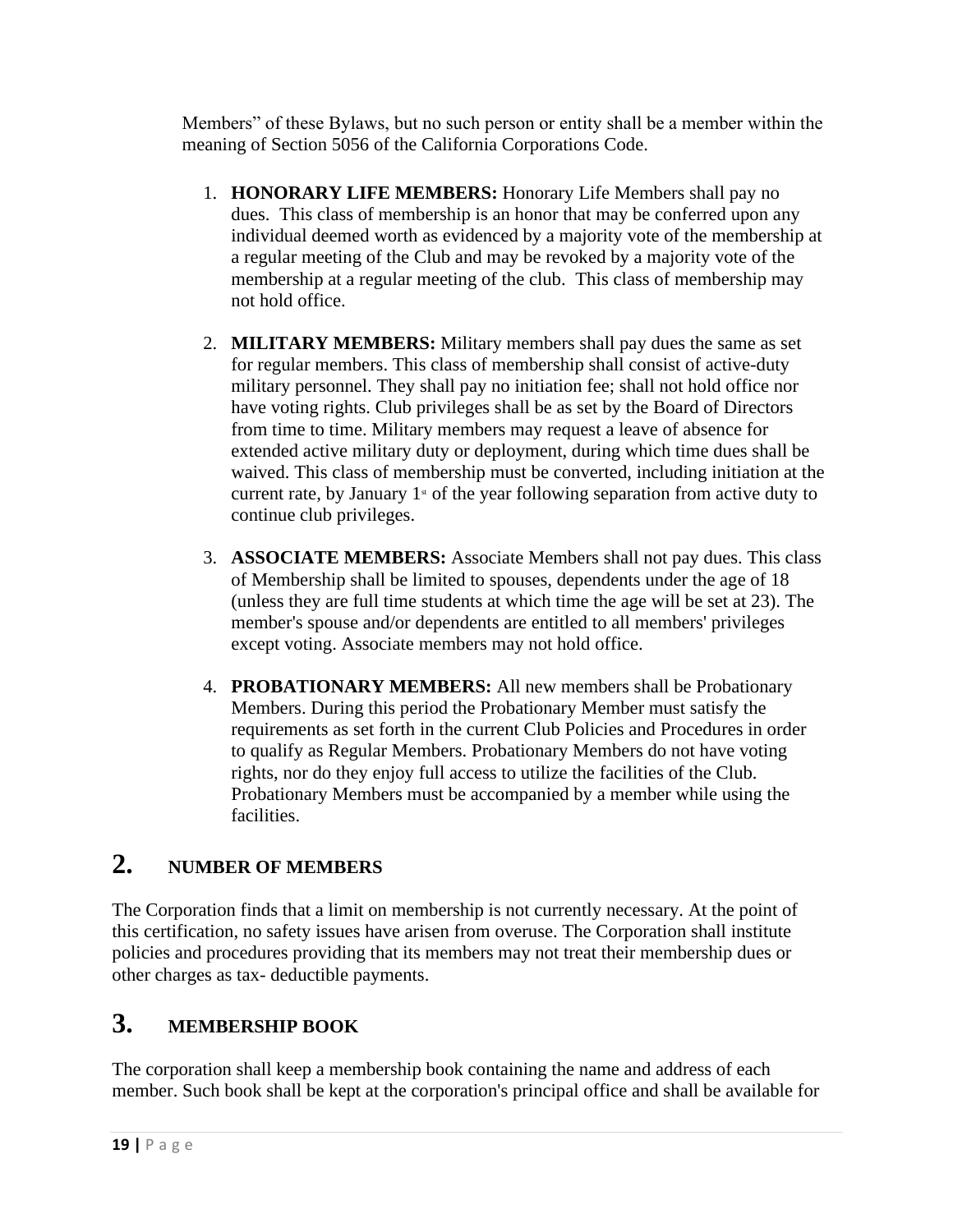inspection by any director or member of the corporation during regular business hours. The record of names and addresses of the members of this corporation shall constitute the membership list of this corporation and shall not be used in whole or part, by any person for any purpose not reasonably related to a member's interest as a member.

## **4. NON-LIABILITY OF MEMBERS**

A member of this corporation is not, as such, personally liable for the debts, liabilities, or obligations of the corporation.

## **5. TRANSFERABILITY OF MEMBERSHIPS**

No member may transfer a membership or any right arising therefrom. Upon the death of a member, a membership may be transferred without charge of initiation to a spouse or partner, as defined by current California law, provided the associate member spouse or partner satisfies all current requirements for membership. Membership transfer must be requested within one year of the date of death of the member.

### **6. TERMINATION OF MEMBERSHIP**

#### **A. MEMBERSHIP SHALL TERMINATE UPON THE OCCURRENCE OF ANY OF THE FOLLOWING:**

- 1. If a member gives notice of the termination of that person's membership, which notice is delivered to the President or Secretary of the corporation personally or by first class mail postage prepaid, such membership to terminate upon the date of delivery of the notice or the date of deposit in the mail.
- 2. Upon a failure of a regular member to renew his or her membership by paying dues on or before their due date, such termination shall be effective thirty (30) days thereafter.

#### **B. PROCEDURE FOR EXPULSION**

Following the determination by the Board of Directors that a member should be expelled, the Board of Directors shall follow the procedures set forth in the California Corporations Code for Mutual Benefits Corporations Section 7341, concerning expulsion, which states:

#### **[7341.](javascript:submitCodesValues()**

(a) No member may be expelled or suspended, and no membership or memberships may be terminated or suspended, except according to procedures satisfying the requirements of this section. An expulsion, termination or suspension not in accord with this section shall be void and without effect.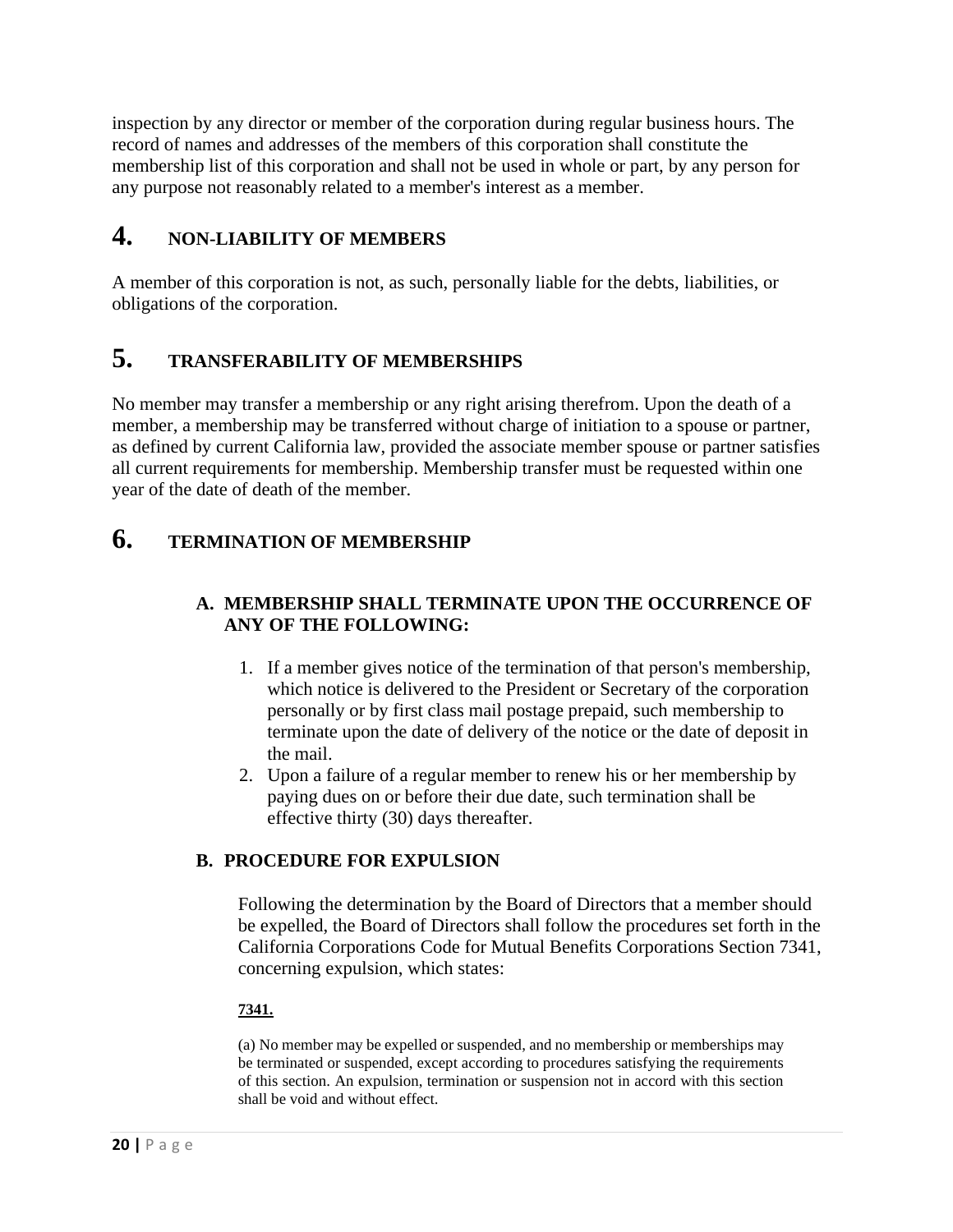(b) Any expulsion, suspension, or termination must be done in good faith and in a fair and reasonable manner. Any procedure which conforms to the requirements of subdivision (c) is fair and reasonable, but a court may also find other procedures to be fair and reasonable when the full circumstances of the suspension, termination, or expulsion are considered.

(c) A procedure is fair and reasonable when:

(1) The provisions of the procedure have been set forth in the articles or bylaws, or copies of such provisions are sent annually to all the members as required by the articles or bylaws;

(2) It provides the giving of 15 days' prior notice of the expulsion, suspension or termination and the reasons therefor; and

(3) It provides an opportunity for the member to be heard, orally or in writing, not less than five days before the effective date of the expulsion, suspension or termination by a person or body authorized to decide that the proposed expulsion, termination or suspension not take place.

(d) Any notice required under this section may be given by any method reasonably calculated to provide actual notice. Any notice given by mail must be given by first-class or registered mail sent to the last address of the members shown on the corporation's records.

(e) Any action challenging an expulsion, suspension or termination of membership, including any claim alleging defective notice, must be commenced within one year after the date of the expulsion, suspension or termination. In the event such an action is successful the court may order any relief, including reinstatement, it finds equitable under the circumstances, but no vote of the members or of the board may be set aside solely because a person was at the time of the vote wrongfully excluded by virtue of the challenged expulsion, suspension or termination, unless the court finds further that the wrongful expulsion, suspension or termination was in bad faith and for the purpose, and with the effect, of wrongfully excluding the member from the vote or from the meeting at which the vote took place, so as to affect the outcome of the vote.

(f) This section governs only the procedures for expulsion, suspension or termination and not the substantive grounds therefor. An expulsion, suspension or termination based upon substantive grounds which violate contractual or other rights of the member or are otherwise unlawful is not made valid by compliance with this section.

(g) A member who is expelled or suspended or whose membership is terminated shall be liable for any charges incurred, services or benefits actually rendered, dues, assessments or fees incurred before the expulsion, suspension or termination or arising from contract or otherwise.

# **7. RIGHTS ON TERMINATION OF MEMBERSHIPS**

All rights of a member in the corporation shall cease on termination of a membership, as herein provided.

#### **8. AMENDMENTS RESULTING IN THE TERMINATION OF MEMBERSHIPS**

Notwithstanding any other provisions of these Bylaws, no amendment of the Articles of Incorporation may result in the termination of membership of this corporation.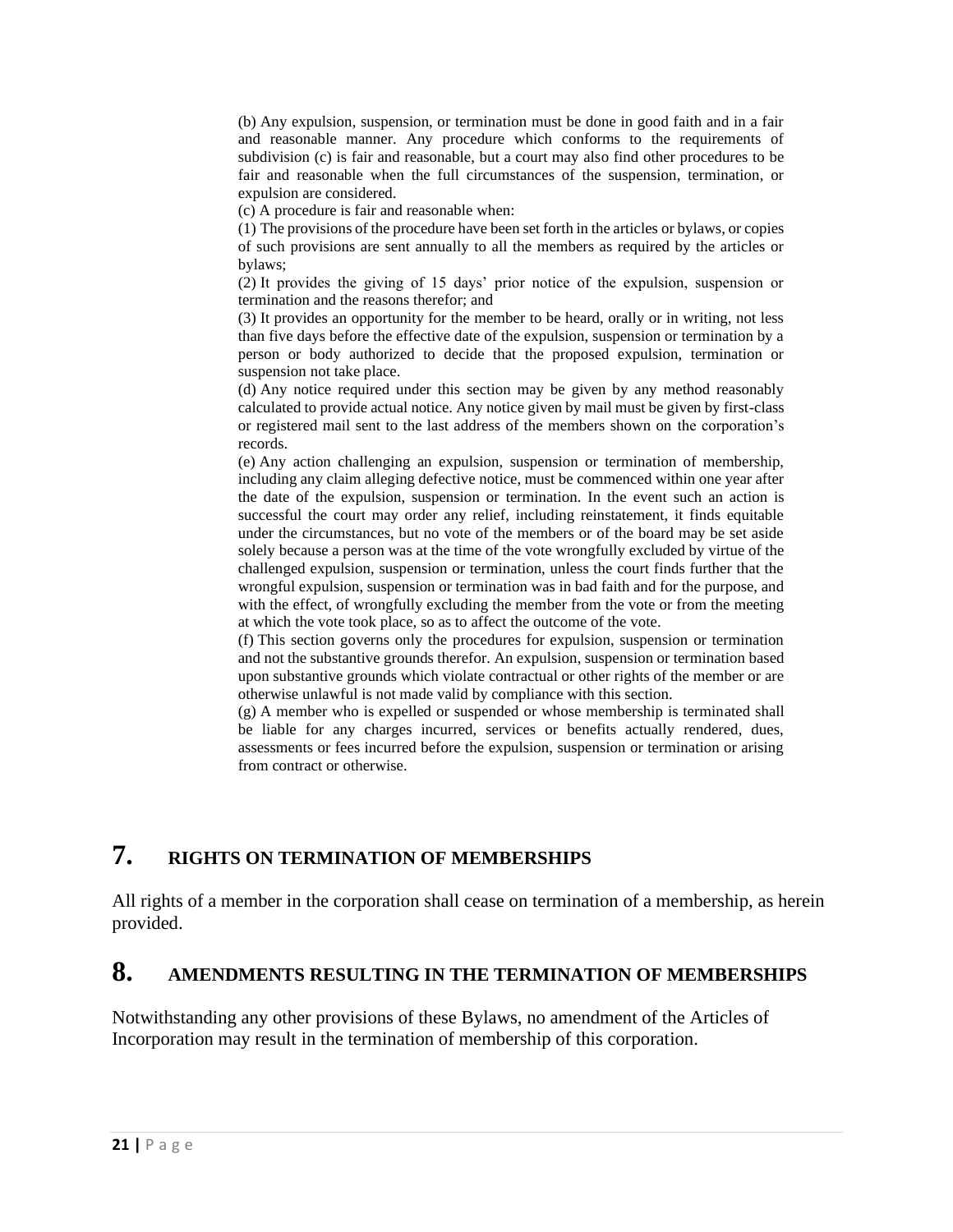# **9. MAJORITY ACTION AS MEMBERSHIP ACTION**

Every act or decision done or made by a majority of voting members present at a duly held meeting at which a quorum is present is the act of the members, unless the law, the Articles of Incorporation of this corporation, or these Bylaws require a greater number.

## **10. ACTION BY WRITTEN BALLOT WITHOUT A MEETING**

Any action, which may be taken at any regular or special meeting, may be taken without a meeting if the corporation distributes a written ballot to each member entitled to vote on the matter. The ballot shall set forth the proposed action, provide an opportunity to specify approval or disapproval of each proposal, provide that where the person solicited specifies a choice with respect to any such proposal the vote shall be cast in accordance therewith, and provide a reasonable time within which to return the ballot to the corporation. The ballots must specify the time by which they must be received by the corporation in order to be counted.

Approval of action by written ballot shall be valid only when the number of votes cast by ballot within the time period specified equals or exceeds the quorum required to be present at a meeting authorizing the action, and the number of approvals equals or exceeds the number of votes that would be required to approve the action at a meeting at which the total number of votes cast was the same as the number of votes cast by ballot. A written ballot may not be revoked after its receipt by the corporation or its deposit in the mail whichever occurs first.

# **11. RECORD DATE OF MEETINGS**

The record date for purposes of determining the members entitled to notice, voting rights, written ballot rights, or any other right with respect to a meeting of members or any other lawful membership action, shall be fixed pursuant to Section 7511 of the California Corporations Code for Mutual Benefits Corporations.

## **12. REASONABLE NOMINATION AND ELECTION PROCEDURES**

This corporation shall make available to members a reasonable nomination and election procedure with respect to the election of directors by members. Such procedures shall be reasonable given the nature, size and operations of the corporation, and shall include:

- A. A reasonable means of nominating persons for election as a director, and
- B. A reasonable opportunity for a nominee to communicate to the membership.

Reference in these Bylaws to members shall mean members as defined in Section 5056 of the California Corporations Code (i.e., "Regular Members" as set forth in these Bylaws).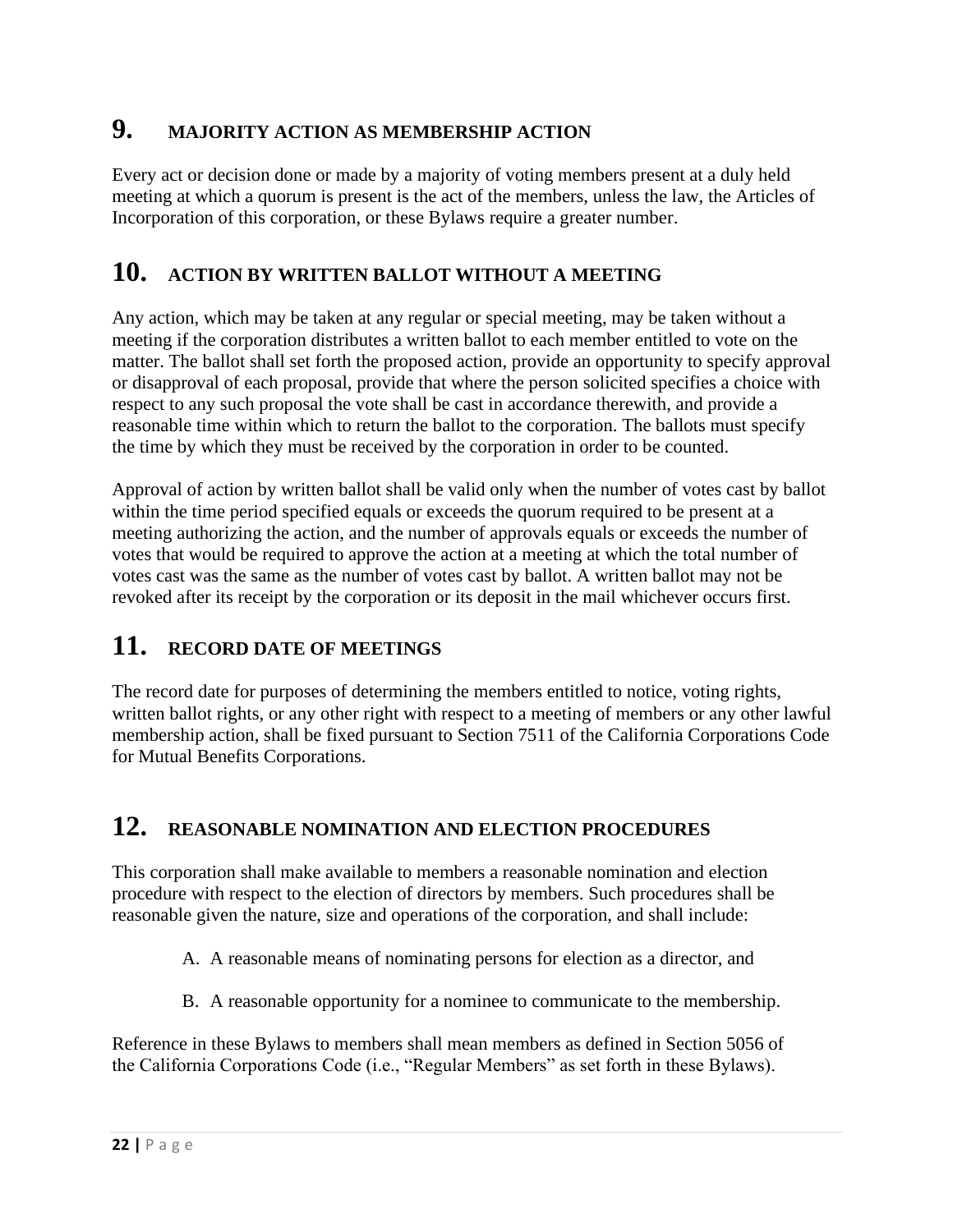By amendment of its articles of incorporation, the corporation may grant some or all rights of a member of any class, as set forth in these Bylaws to any person that does not have the right to vote on any of the matters specified in Article 12, Section 1(a) "Voting Members" of these Bylaws, but no such person or entity shall be a member within the meaning of Section 5056 of the California Corporations Code.

# **ARTICLE 13**

# **1. TIME AND PLACE OF MEETINGS AND ANNUAL BANQUET**

#### **A. MEMBERSHIP AND BOARD MEETINGS AND ANNUAL BANQUET**

- 1. The regular membership meetings of the club for transactions of business shall be held each month, at 7 pm. on the second Wednesday of each month, or at a time and date to be determined by the board.
- 2. The board meetings of the club for transaction of business shall be held each month, at 6 pm. on the second Wednesday of each month, or at a time and date to be determined by the board.
- 3. The annual banquet of the members shall be held during the month of February, on the third Saturday of that month, beginning at a time and place to be announced by the Board of Directors.
- 4. The annual meeting of the Board of Directors shall be held on the first Monday of the month following the Members' Annual Banquet at which new directors are elected. Business to be conducted at this meeting shall include at a minimum training on fiduciary and custodial responsibilities, the Articles of Incorporation, Bylaws, Policies, Procedures and Practices of the corporation.
- 5. This Clause shall be operative during any emergency declared by the State of California or the Federal Government that affects the operations of the Apple Valley Gun Club and shall remain in effect during such emergency. Upon termination of such emergency, this clause shall cease to be operative unless another such emergency shall occur. During such emergency:

The dates, times, manner, and/or locations of any regularly held meetings or events are subject to change or cancellation. All notice requirements provided for by the Bylaws remain in effect to the extent that they can be carried out during the state of emergency.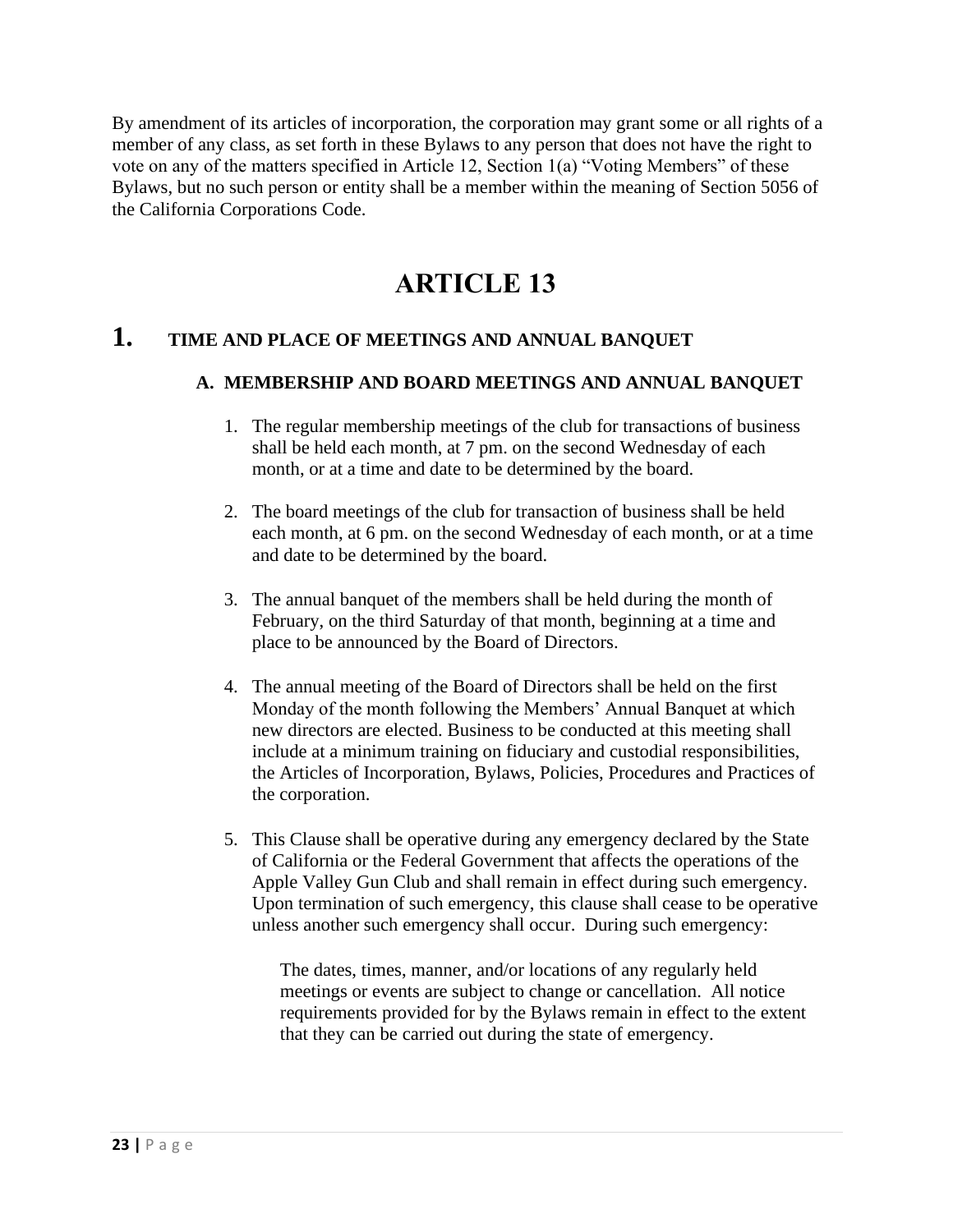This clause may be amended or repealed, in whole or in part, by a quorum of the membership, provided such amendment or repeal shall only be effective for the duration of such emergency.

### **2. SPECIAL MEETING OF MEMBERS**

#### **A. PERSONS WHO MAY CALL SPECIAL MEETINGS OF MEMBERS**

The Board of Directors, the Chairperson of the Board, or the President of the corporation shall call special meetings of the members. In addition, five percent (5%) or more of the members may call special meetings of the members for any lawful purpose. No business, other than the business the general nature of which was set forth in the notice of the meeting, may be transacted at a special meeting.

#### **B. NOTICE OF MEETINGS**

Whenever members are required or permitted to take action at a meeting, a written notice of the meeting shall be given by the Secretary of the corporation not less than ten (10) nor more than ninety (90) days before the date of the meeting to each member who, on the record date of the notice of the meeting, is entitled to vote thereat, provided, however, that if notice is given by mail, and the notice is not mailed by first-class, registered, or certified mail, that notice shall be given twenty (20) days before the meeting.

### **C. MANNER OF GIVING**

Notice of members meeting or any report shall be given either personally, by mail or other electronic means of written communication, addressed to the member at the address of such member appearing on the books of the corporation or given by the member to the corporation for the purpose of notice; or if no address appears or is given, at the place where the principal office of the corporation is located or by publication of notice of the meeting at least once in a newspaper of general circulation in the county in which the principal office is located. Notice shall be deemed to have been given at the time when delivered personally or deposited in the mail or sent by telegram, electronic publication, email, or other means of written communication to include the Club Newsletter.

#### **D. CONTENTS OF NOTICE**

Notice of a membership meeting shall state the place, date, and time of the meeting and

1. In the case of a special meeting, the general nature of the business to be transacted, and no other business may be transacted.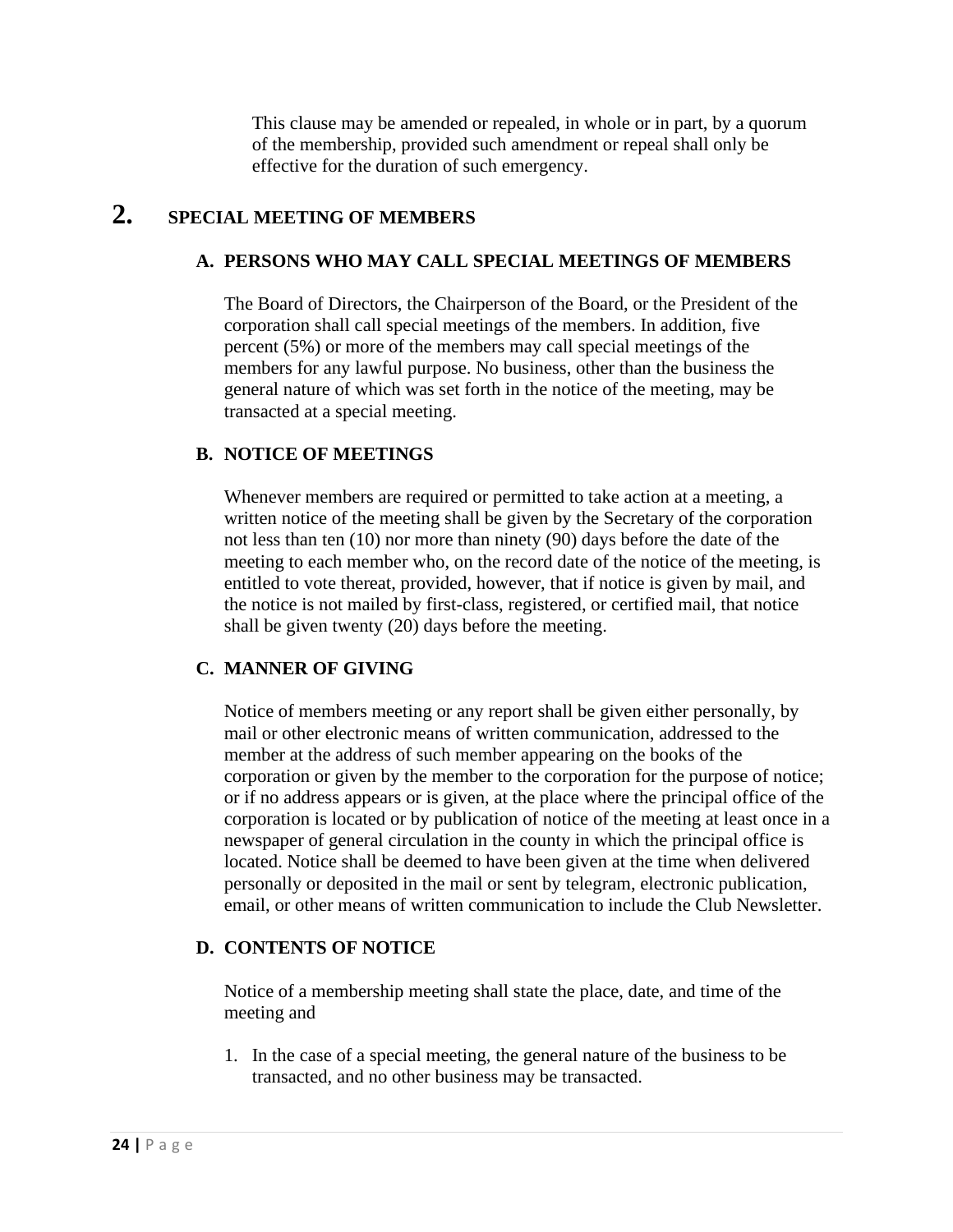2. In the case of a regular meeting, those matters that the Board, at the time notice is given, intends to present for action by the members. Subject to any provision to the contrary contained in these Bylaws, however, any proper matter may be presented at a regular meeting for such action.

#### **E. NOTICE OF MEETINGS CALLED BY MEMBERS**

If a special meeting is called by members as authorized by these Bylaws, the request for the meeting shall be submitted in writing, specifying the general nature of the business proposed to be transacted and shall be delivered personally or sent by registered mail or facsimile or electronic (e-mail) transmission to the Chairperson of the Board, President, Vice President or Secretary of the corporation. The officer receiving the request shall promptly cause notice to be given to the members entitled to vote that a meeting will be held, stating the date of the meeting. The date, time and place for such meeting shall be fixed by the Board and shall not be less than thirty-five (35) nor more than ninety (90) days after the receipt of the request for the meeting by the officer. If the notice is not given within twenty (20) days after the receipt of the request, persons calling the meeting may give the notice themselves. Notice shall be delivered by members in a manner consistent with means specified in sub paragraph (c) of this section.

#### **F. WAIVER OF NOTICE OF MEETINGS**

The transactions of any meetings of members, however called and noticed, and wherever held, shall be as valid as though taken at a meeting duly held after regular call and notice, if a quorum is present either in person, and if, either before or after the meeting, each of the persons entitled to vote, not present in person, signs a written waiver of notice or as consent to the holding of the meeting or an approval of the minutes thereof. All such waivers, consents and approvals shall be filed with the corporate records or made a part of the minutes of the meeting. Waiver of notices or consents need not specify either the business to be transacted or the purpose of any regular meeting of members, except that if action is taken or proposed to be taken for approval of any of the matters specified in sub paragraph (g) of this section, the waiver of notice or consent shall state the general nature of the proposal.

#### **G. SPECIAL NOTICE RULES FOR APPROVING CERTAIN PROPOSALS**

If action is proposed to be taken or is taken with respect to the following proposals, such action shall be invalid unless unanimously approved by those entitled to vote or unless the general nature of the proposal is stated in the notice of meeting or in any written waiver of notice:

1. Removal of Directors without cause;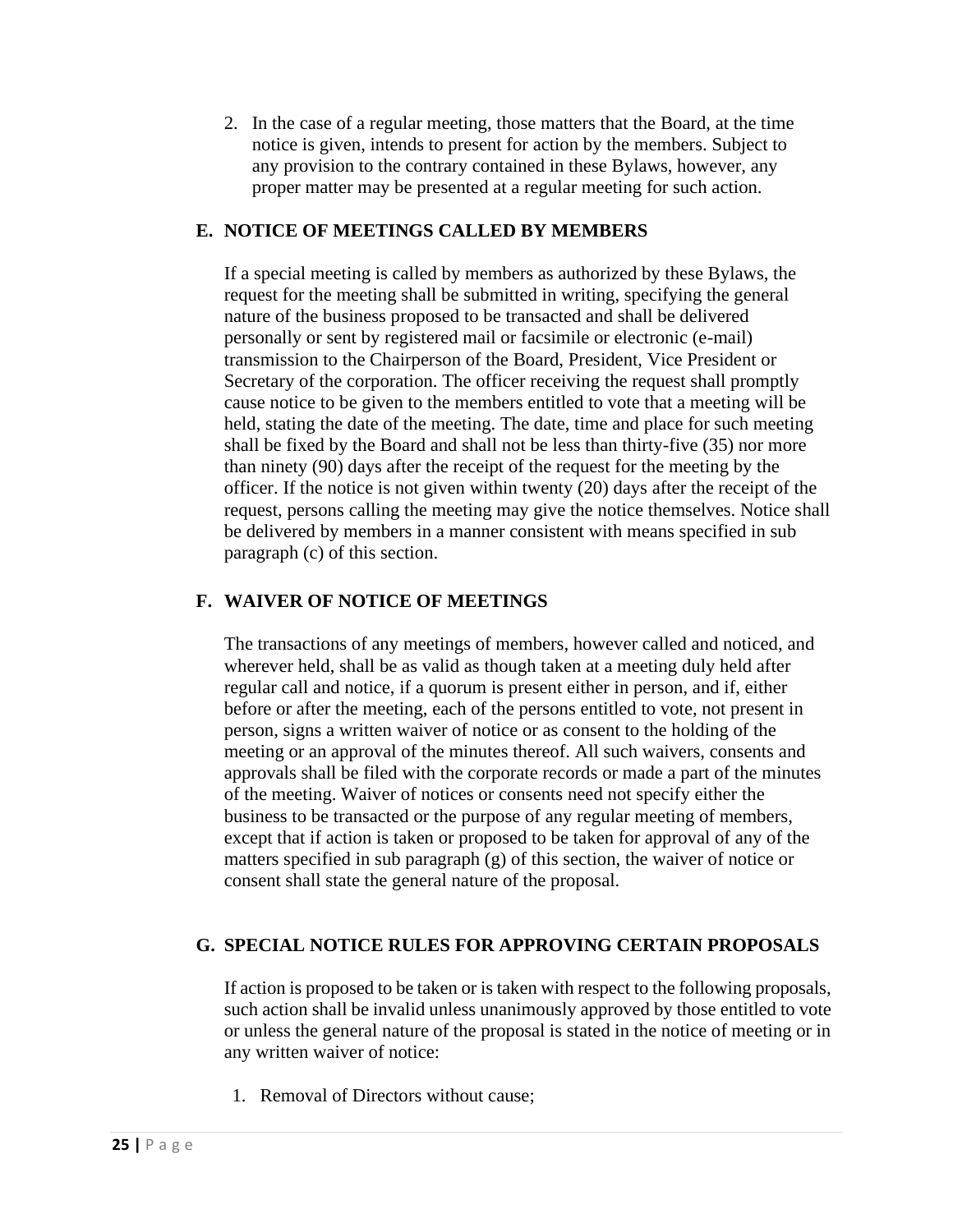- 2. Filling of vacancies on the Board by the members;
- 3. Amending the Articles of Incorporation; and
- 4. An election to voluntarily wind up or dissolve the Corporation.

## **3. DIRECTORS MEETINGS**

#### **A. PLACE OF MEETINGS**

Meetings of the Board may be held at any place within or outside California that has been designated by resolution of the Board or in the notice of the meeting, or, if not so designated, at the principal office of the Corporation.

#### **B. ELECTRONIC MEETINGS**

Conference by telephone, video/electronic teleconference, email, or similar communication equipment may be used to hold any meeting, as long as all directors participating in the meeting can hear one another or are addressed in the email. All such directors shall be deemed to be present in person at such meeting. Results from any such meeting shall be reported at the next scheduled meeting.

#### **C. WAIVER OF NOTICE AND CONSENT TO HOLD MEETINGS**

Transactions of any meeting of the Board, however called and noticed or whether held, are as valid as though the meeting had been duly held after proper call and notice, provided a quorum, as hereinafter defined, is present and provided either before or after the meeting each director not present signs a waiver of notice, a consent to holding the meeting, or approval of the minutes thereof. All such waivers, consents, or approvals shall be filed with the corporate records or made a part of the minutes of the meeting.

## **4. NOTICE OF MEETINGS**

#### **A. TIME OF NOTICE**

Whenever members are required or permitted to take action at a meeting, a written notice of the meeting shall be given by the Secretary of the Corporation not less than ten (10) nor more than ninety (90) days before the date of the meeting to each member who is on the record date for the notice of meeting, is entitled to vote thereat, provided, however that if notice is given by mail, and the notice is not mailed by first class, registered, or certified mail, that notice shall be given twenty (20) days before the meeting.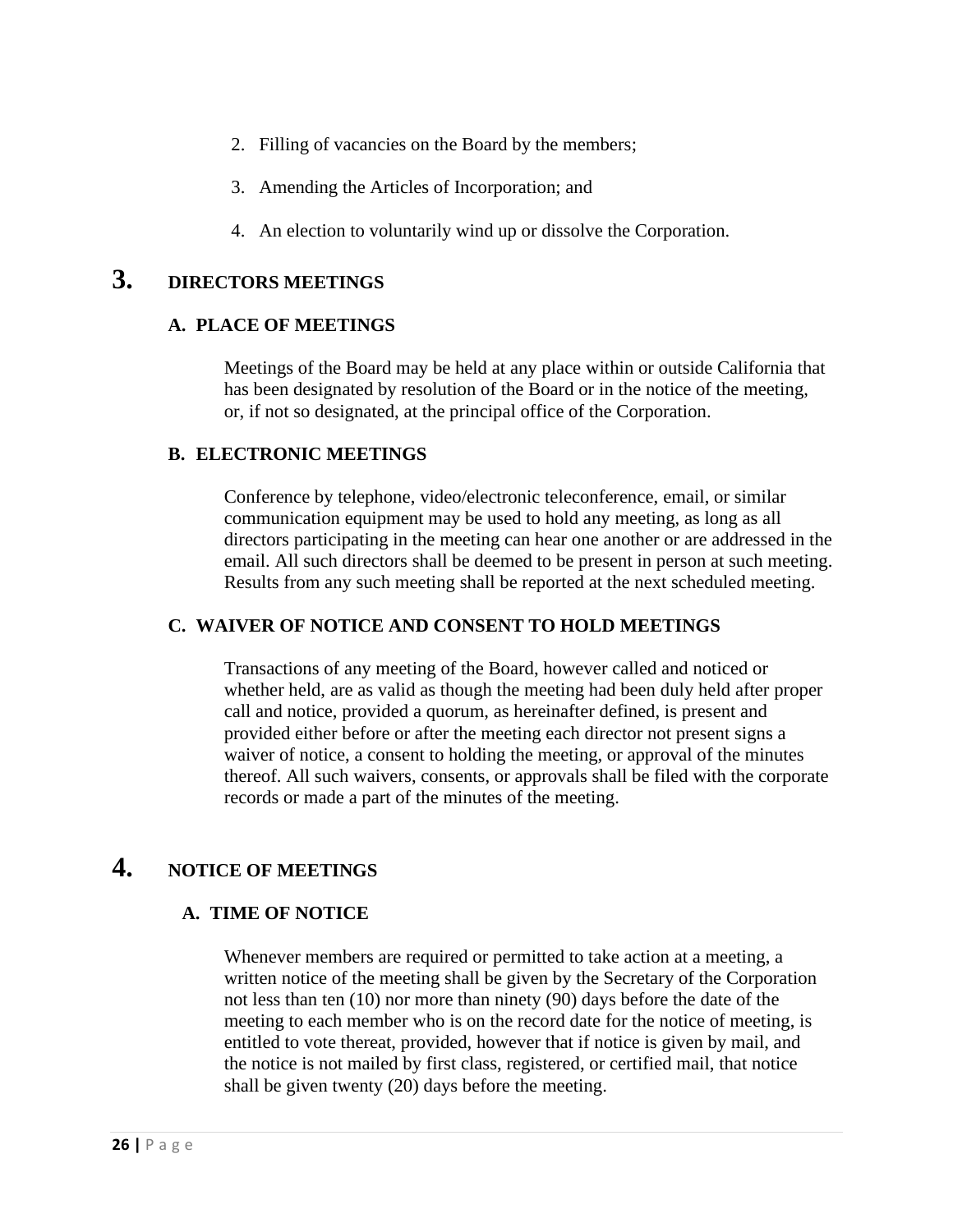#### **B. MANNER OF GIVING NOTICE**

Notice of members meeting or any report shall be given either personally or by mail or other means of written communication, addressed to the member at the address of such member appearing on the books of the corporation or given by the member to the corporation for the purpose of notice; or if no address appears or is given , at the place where the principal office of the corporation is located or by publication of notice of the meeting at least once in a newspaper of general circulation in the county in which the principal office is located. Notice shall be deemed to have been given at the time then delivered personally or deposited in the mail or sent by telegram or other means of written communication, to include electronic publication, email, or other means of written communication to include the Club Newsletter.

Regular meetings of the Board may be held without notice. Special meetings of the board shall be held upon four (4) days' notice by first class mail postage prepaid or forty-eight (48) hours' notice by facsimile transmission, which shall be deemed to be delivered on its deposit in the mails or on its transmission by facsimile transmission phone number as shown on the books of the corporation.

Notice of the time and place of holding an adjourned meeting need not be given to absent directors if the time and place of the adjourned meeting are fixed at the meeting adjourned and if such adjourned meeting is held no more than twenty-four (24) hours from the time of the original meeting. Notice shall be given of any adjourned regular or special meeting to directors absent from the original meeting if the adjourned meeting is held more than twenty-four (24) hours from the time of the original meeting.

# **5. CONTENTS OF NOTICE**

Notice of meetings not herein dispensed with shall specify the place, day, and hour of the meeting. The purpose of any Board meeting need not be specified in the notice.

## **6. WAIVER OF NOTICE AND CONSENT TO HOLD MEETINGS**

The transactions of any meeting of the Board, however called and noticed or whether held, are as valid as though the meeting had been duly held after proper call and notice, provided a quorum, as hereinafter defined, is present and provided that either before or after the meeting each director not present signs a waiver of notice, a consent to holding the meeting, or an approval of the minutes thereof. All such waivers, consents, or approvals shall be filed with the corporate records or made a part of the minutes of the meeting.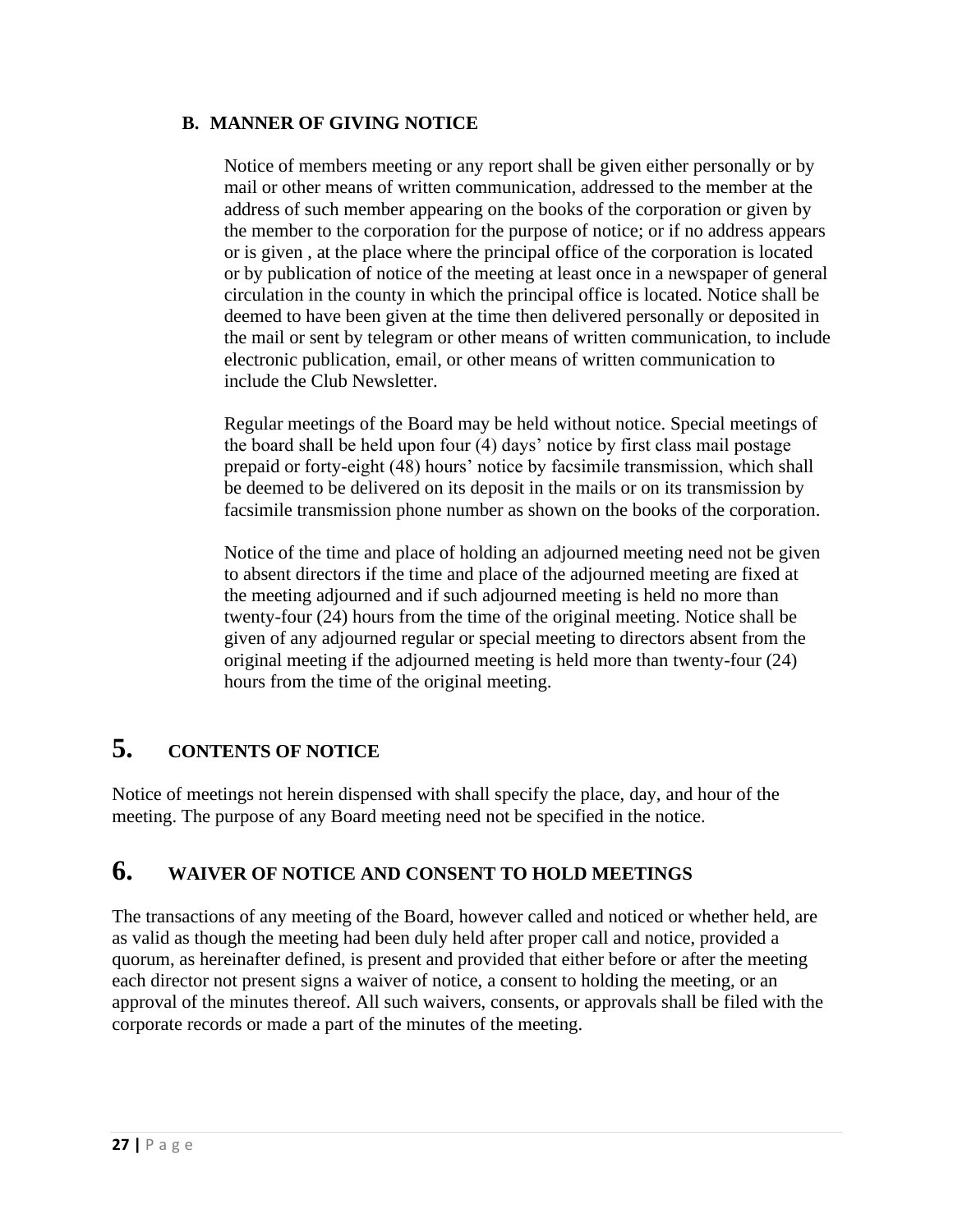## **7. QUORUM FOR MEMBERSHIP**

#### **A. PERCENTAGE REQUIRED FOR MEMBERSHIP MEETINGS**

Two- and one-half percent (2.5%) of the voting power shall constitute a quorum for the transaction of business at any regular meeting of members provided, however, that if any special meeting is called and attended in person by less than one third of the voting power, the only matters that may be voted on are those of which notice of their general nature was given.

#### **B. LOSS OF QUORUM**

Subject to Section 7 of these Bylaws, the members present at a duly called or held meeting at which a quorum is present may continue to transact business until adjournment, even if enough members have withdrawn to leave less than a quorum, if any action taken (other than adjournment) is approved by at least a majority of the members required to constitute a quorum.

## **8. CONDUCT OF MEMBERSHIP MEETINGS**

Meetings of the members shall be presided over by the President of the corporation or, in his or her absence, by the Vice President of the corporation or, in the absence of all of these persons, by a Chairperson chosen by a majority of the voting members, present in person. The Secretary of the corporation shall act as Secretary of all meetings of members, provided that, in his or her absence, the presiding officer shall appoint another person to act as Secretary of the meeting.

Meeting shall be governed by Roberts Rules of Order, as such rules may be revised from time to time, insofar as such rules are not inconsistent with or in conflict with these Bylaws, with the Articles of Incorporation of this corporation, or with any provision by law.

# **9. ACTION BY MEMBERSHIP - WRITTEN BALLOT WITHOUT A MEETING**

Any action, which may be taken at any regular or special meeting of members, may be taken without a meeting if the corporation distributes a written ballot to each member entitled to vote on the matter. The ballot shall set forth the proposed action, provide an opportunity to specific approval or disapproval of each proposal, provide that where the person solicited specifies a choice with respect to any such proposal the vote shall be cast in accordance therewith, and provide a reasonable time within which to return the ballot to the corporation. Ballots shall be mailed or delivered in the manner required by law.

All written ballots shall also indicate the number of responses needed to meet the quorum requirement and, except for ballots soliciting votes for the election of directors, shall state the percentage of approvals necessary to pass the measure submitted. The ballots must specify the time by which they must be received by the corporation in order to be counted.